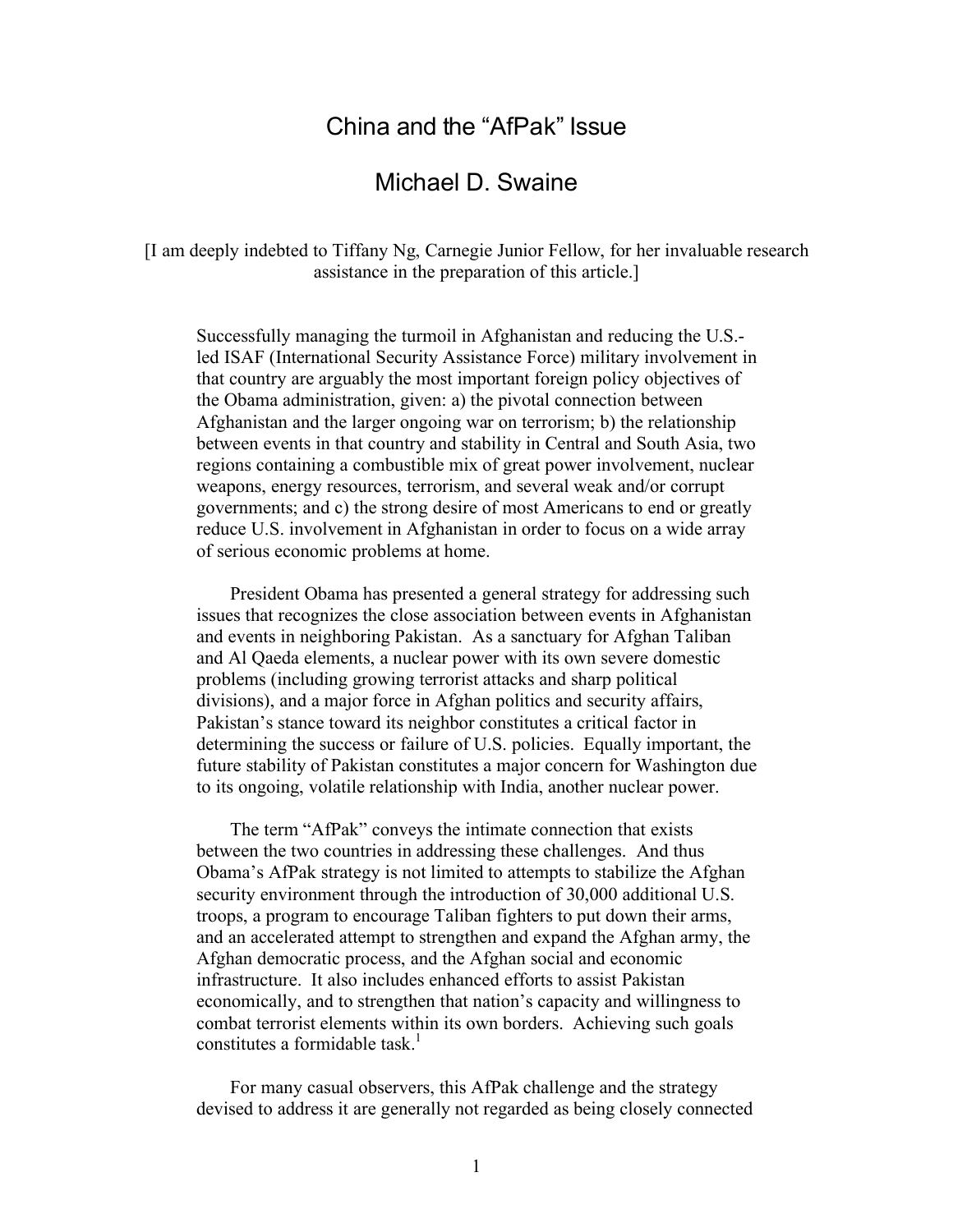to China or subject to Chinese influence. $2$  However, in truth, Beijing is a key player in this drama for a host of reasons, including a) its intimate and long-standing ties to (and potential influence upon) Pakistan; b) its ongoing geostrategic interests vis-à-vis the two most important local powers active in Central and South Asia (Russia and especially India); c) its deepening political and economic involvement in Central Asia; d) its growing concern over the link between Central and South Asian terrorism and Muslim insurgents and terrorists in Xinjiang and elsewhere within China; e) its bilateral relationship with the United States; and f) its energy and mineral interests in Afghanistan.<sup>3</sup>

Thus, in gauging the prospects for U.S. strategy toward the AfPak issue, it is important to understand the specific interests and motives, policies, actual and potential influence, and possible future orientation and behavior of the Chinese leadership with regard to each of the above six areas, as well as any possible lines of internal debate that exist among them. This essay offers such an analysis of these factors, based on major secondary sources and available authoritative, semi-authoritative, and nonauthoritative Chinese sources, including official PRC statements, articles, media reports, and other commentaries. It concludes with some speculations on whether and how China's stance toward the AfPak issue might be modified to lend greater support to the Obama strategy.

#### Chinese Interests and Motives: Pakistan First, All Else Follows

Beijing's approach to the AfPak issue derives to a great extent from its strategic interests regarding South Asia, and the Indo-Pakistani rivalry in particular. Over many decades, China has developed a very close political, military, and economic relationship with the Pakistani leadership (described by some Chinese and Western analysts as an "allweather" and "adversity-tested" friendship),<sup>4</sup> largely in order to support Islamabad's role as a strategic counterweight to New Delhi. Specifically, a stable, independent, friendly, and regionally influential Pakistan prevents Indian domination of South Asia, weakens Indian influence in Central Asia, and obstructs any Indian desire to focus primarily on strategic rivalry with China. Moreover, from the Chinese (and Pakistani) perspective, a stable and friendly Afghanistan provides Pakistan with a degree of "strategic depth" against India's nuclear capabilities and conventional military superiority.<sup>5</sup>

In addition to serving such a fundamental geostrategic function, a cooperative Pakistan also contributes intelligence and policy support for the suppression of domestic Chinese Muslim terrorists and denies them safe havens in Afghanistan as well as infiltration routes via the Hindu Kush. Moreover, a radical Islamist–controlled Pakistan would almost certainly destroy China's privileged relationship with Islamabad and provide a huge stimulus for jihadi terrorist activities aimed at China.<sup>6</sup> Finally, Pakistan offers opportunities for important Chinese trade, investment, and energy supply routes, including an easy access to the Indian Ocean via the Gwadar port.<sup>7</sup>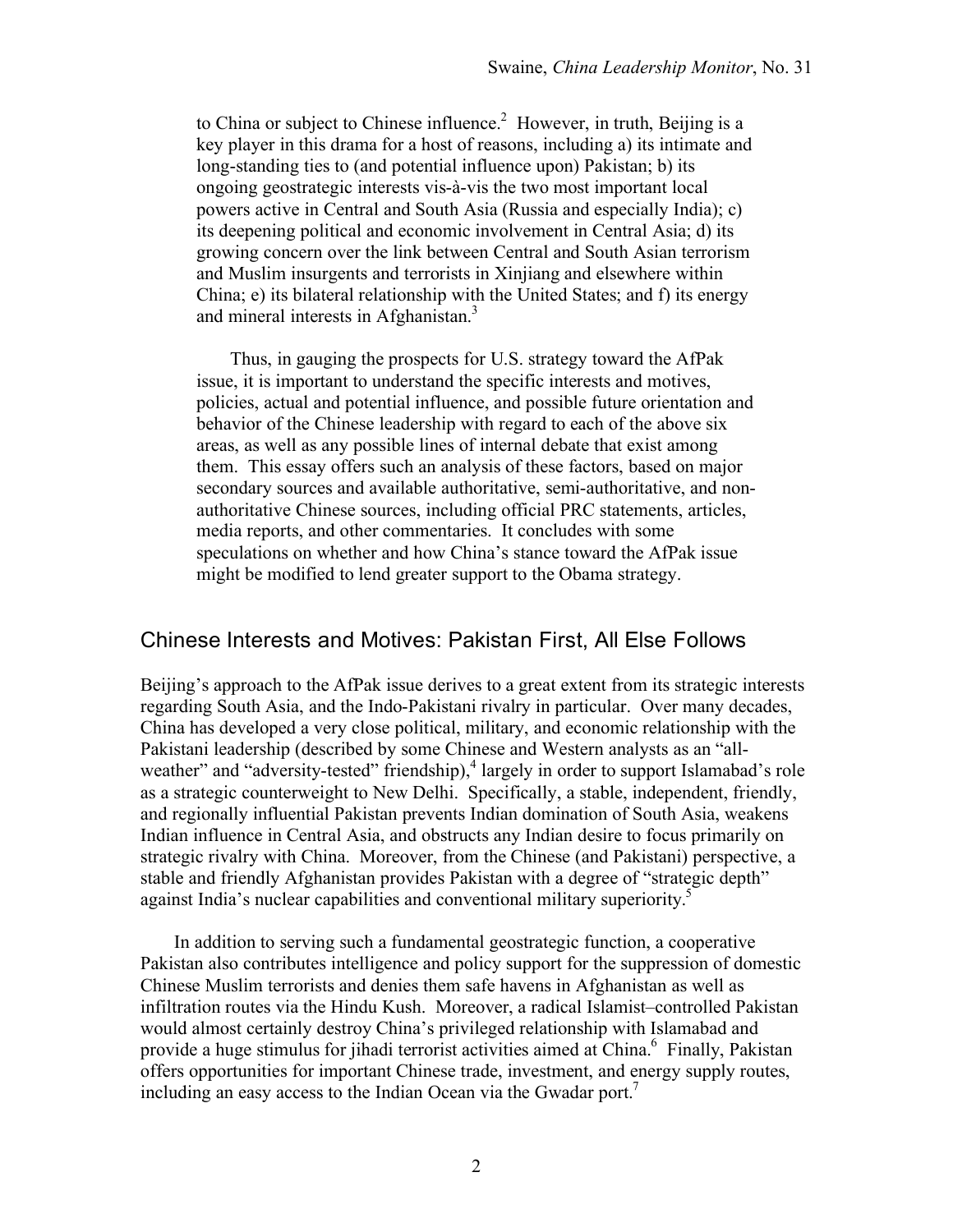As a result of all these considerations, Beijing does not want its policies toward both Afghanistan and Pakistan, and the overall situation in either country, to significantly jeopardize or strain its long-standing privileged political-strategic relationship with Islamabad, to undermine the basic stability of the Pakistani state, to weaken Pakistan's overall national interests, or to create an unstable or hostile "rear area" in Afghanistan that could weaken Pakistan's position vis-à-vis India.<sup>8</sup> We should add that Beijing's incentive to avoid disruptions in its relationship with Pakistan have arguably increased in recent years as a result of a cooling of relations with Islamabad following the replacement of Musharraf by Zardari, tensions over the Red Mosque incident in 2007, and the apparently increasing presence of Chinese Uighur separatists on Pakistani territory.9

Given these factors, Beijing must carefully consider Pakistan's overall policies regarding both its own domestic political situation and Afghan state and society, as well as the complex interactions between the Pakistani and Afghan governments and terrorist elements in both countries. Most importantly, China does not wish to potentially irritate Pakistan by: a) taking direct action against Afghan insurgent groups that might enjoy ties with Islamabad or pose no direct threat to the Pakistani state and society, or b) attempting to compel Islamabad to take actions against terrorist groups within Pakistan.<sup>10</sup>

A second set of strategic priorities motivating Beijing's policies toward the AfPak issue derive from its overall interests in Central and South Asia beyond Pakistan. Forming a complex and turbulent yet resource-rich band of nations bordering many ethnically diverse, sometimes restive, and relatively undeveloped provinces and autonomous areas within China's hinterland, these two regions present a host of critical challenges and opportunities for the Chinese leadership, thus requiring close attention. These include an array of increasingly troubling non-traditional security challenges (from terrorism and Tibetan or Uighur "separatism" to drug smuggling and other criminal activities); efforts to extract greater benefits from the growing trade, mineral resource, and energy potential of many nearby states; a need to maintain or increase geostrategic leverage vis-à-vis both the U.S. and Russia; and a general desire to avoid distracting disputes or tensions. As a result, China's leaders place a high premium on deepening friendship and cooperation with all capitals and economic entities throughout this area, from India to the "stans" (Kyrgyzstan, Kazakhstan, Tajikistan, Turkmenistan, and Uzbekistan). Such efforts are being undertaken both individually (through bilateral diplomatic and economic agreements and partnerships) and, in some cases through multilateral organizations such as the Shanghai Cooperation Organization (SCO). Clearly, Beijing does not want the AfPak issue and its own policies toward Afghanistan and Pakistan to threaten or complicate these larger relationships and undertakings in this increasingly important "back door" region of China.<sup>11</sup>

A third, more complicated, Chinese interest is closely related to the above two: the obvious desire of China's leaders to prevent the AfPak situation from exacerbating the threat posed by radical Islamist terrorists, domestic insurgents, and transnational criminals, primarily by facilitating or provoking connections between such entities operating in Afghanistan and Pakistan and various terrorists, insurgents, and criminals operating in Xinjiang. Indeed, Chinese observers fear that Washington's troop buildup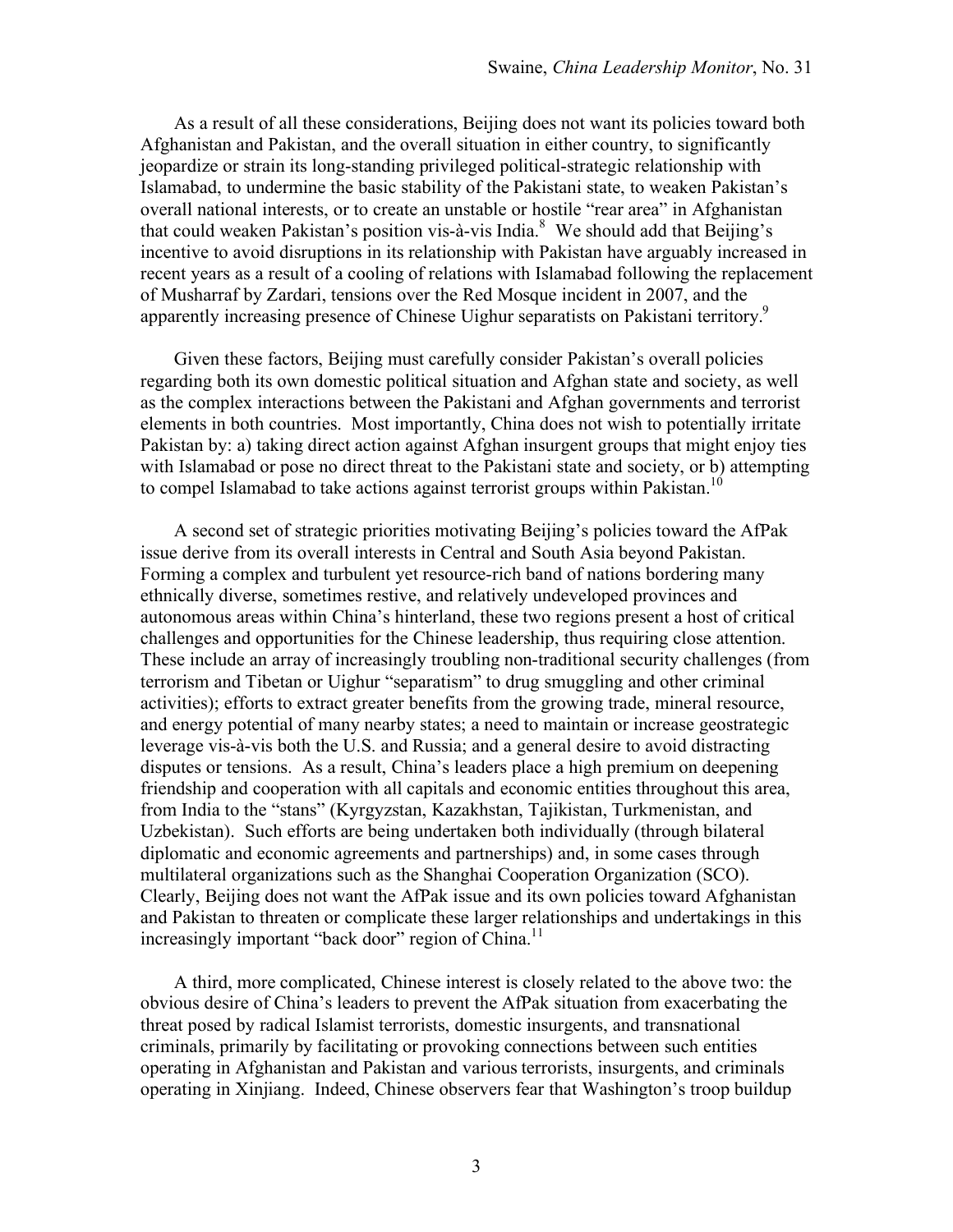and heightened activities could eventually drive the Taliban into China and put Chinese economic interests in both Afghanistan and Pakistan at risk. At the same time, Beijing almost certainly does not want either country to fall under the control of radical Islamists. These concerns draw the attention of many Chinese commentators.<sup>12</sup>

Moreover, although few Chinese openly recognize the fact, this situation obviously produces cross-cutting pressures on Beijing: China must balance between wanting to suppress clear terrorist threats, and conversely, guarding against the possibility that such actions might exacerbate the insurgency and provoke further attacks.

Although not as critically important as the Pakistan factor, Beijing's interests regarding the AfPak issue are also heavily influenced by its stance toward the United States. Chinese views and interests regarding the U.S. role in the AfPak situation constitute by far the largest component of unofficial public commentary and analysis appearing in Chinese media. And here again, the Chinese position is subject to conflicting objectives.

On the one hand, the Chinese leadership does not want the AfPak situation to become the basis or rationale for a long-term, sizeable U.S. political, economic, and military presence in China's backyard; nor does it wish to give the impression to others that it is directly or indirectly facilitating such an outcome or otherwise completely aligning itself with U.S. policies.

Many Chinese observers believe that a long-standing U.S. presence would cement Washington's "strategic encirclement" of China and weaken China's influence with regard to other Central Asian states while generally exacerbating regional unrest in a variety of ways. In addition, many Chinese fear that a close alignment with U.S. policies could incite greater terrorist actions against China or provoke further unrest among its domestic Muslim population by portraying Beijing as standing against the Muslim world. (China has become a target for groups well beyond ETIM and Baluchi nationalists ever since its involvement in the Red Mosque incident.) More broadly, as on other issues, many Chinese commentators simply resist being associated with U.S. policies because of a general opposition to Washington's arrogant and "hegemonic" proclivities and a desire to preserve or advance Beijing's image as a leader of developing countries against great power aggression.<sup>13</sup>

On the other hand, China does not want the United States (and the West) to fail in Afghanistan in ways that threaten its interests, nor does it want to be pulled into efforts to assist the U.S. militarily in a potential quagmire. The greatest consequence for China in the event of a U.S. failure is the radicalization of the region to the point that extremism becomes contagious among ethnic minorities in China. Thus, some Chinese observers argue that Obama's troop surge in Afghanistan might actually benefit Chinese efforts to suppress terrorist and separatist activity within Xinjiang, as well as drug smuggling into  $China.<sup>14</sup>$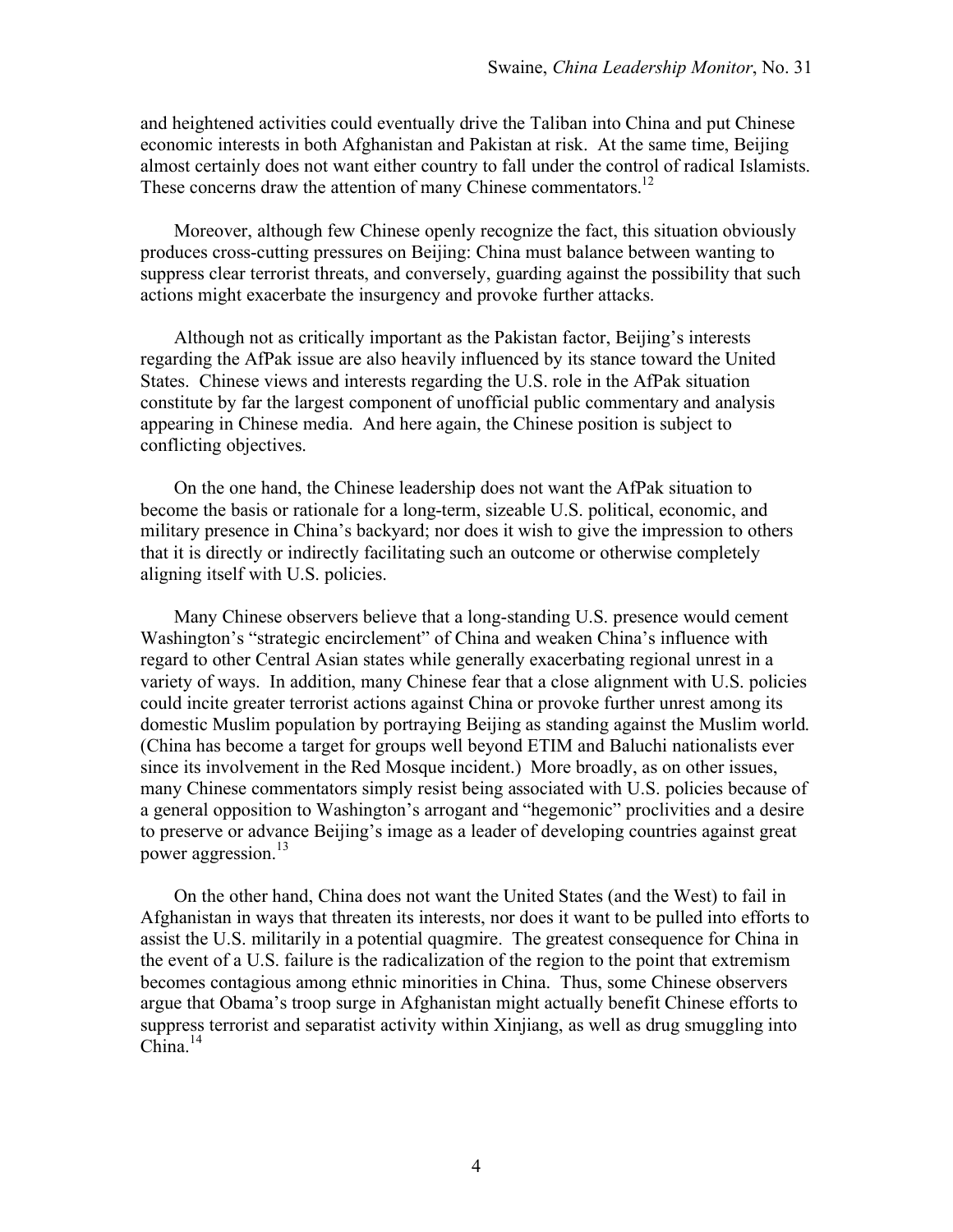Again, for Beijing, the way to mitigate that outcome is to remain closely aligned with Pakistan. At the same time, Beijing certainly does not want to be seen by Washington, or the international community in general, as obstructing, complicating, or weakening U.S./Western efforts in Afghanistan. Indeed, to some extent, it wishes to be seen as supporting international attempts to stabilize the Afghan government in ways that increase U.S. incentives to reduce troop levels and limit long-term U.S. political influence, while protecting its other interests.<sup>15</sup> In addition, according to at least one Western observer, America's reengagement with Pakistan after 9/11 is viewed by Beijing as a positive development, since it supposedly reversed a trend toward isolation and radicalization in Pakistan resulting from Islamabad's close ties with the Afghan Taliban, the growing Islamicization of Pakistani politics, and the steady deterioration of Pakistan-Western relations since the mid-1990s.<sup>16</sup>

We should add that, although the fact is rarely (if ever) explicitly discussed in Chinese open sources, Beijing also undoubtedly sees some broader strategic value in Washington remaining mired in Afghanistan (and Iraq) for some time, believing that such a distracting situation will undermine U.S. incentives to treat a rising China as a strategic adversary.<sup>17</sup>

Finally, aside from the AfPak issue's importance in relation to Pakistan, the United States, Central Asia, and the larger Chinese struggle against radical Islamist terrorism, Beijing also has important, and growing, direct political and economic interests in Afghanistan. These include major ongoing and planned resource investments, infrastructure development, and reconstruction projects in such areas as communications, irrigation, and public hospitals, and strong diplomatic ties with the Afghan government. And Afghanistan has oil, natural gas, iron ore, and other economic resources of potential significant interest to China. Although not huge relative to China's overall economic needs, such commercial activities, resources, and reconstruction projects provide important secondary actual and potential benefits to China's developing economy, and reinforce Beijing's stake in a stable and friendly Afghan government. In addition, such visible and substantial contributions to Afghanistan's development arguably strengthen China's regional and global image as a helpful neighbor supportive of a significant international undertaking.<sup>18</sup>

### Chinese Policies Toward the AfPak Issue: Much Verbal Support, and Limited, but Significant, Non-Combat Assistance

The Chinese interests and motives detailed above translate into a limited yet significant set of policies. First and foremost, China enjoys close, long-standing ties with Pakistani political, military, and intelligence agencies, based on a strong and consistent commitment to provide both conventional and nuclear weapons and ballistic missile assistance and intelligence to Islamabad in its ongoing struggle with India, as well as a variety of mutual support in combating domestic terrorism, including an anti-terror consultative mechanism set up in 2003, an agreement signed in 2005, and joint anti-terror exercises. In addition, Beijing has provided economic benefits to Pakistan, in the form of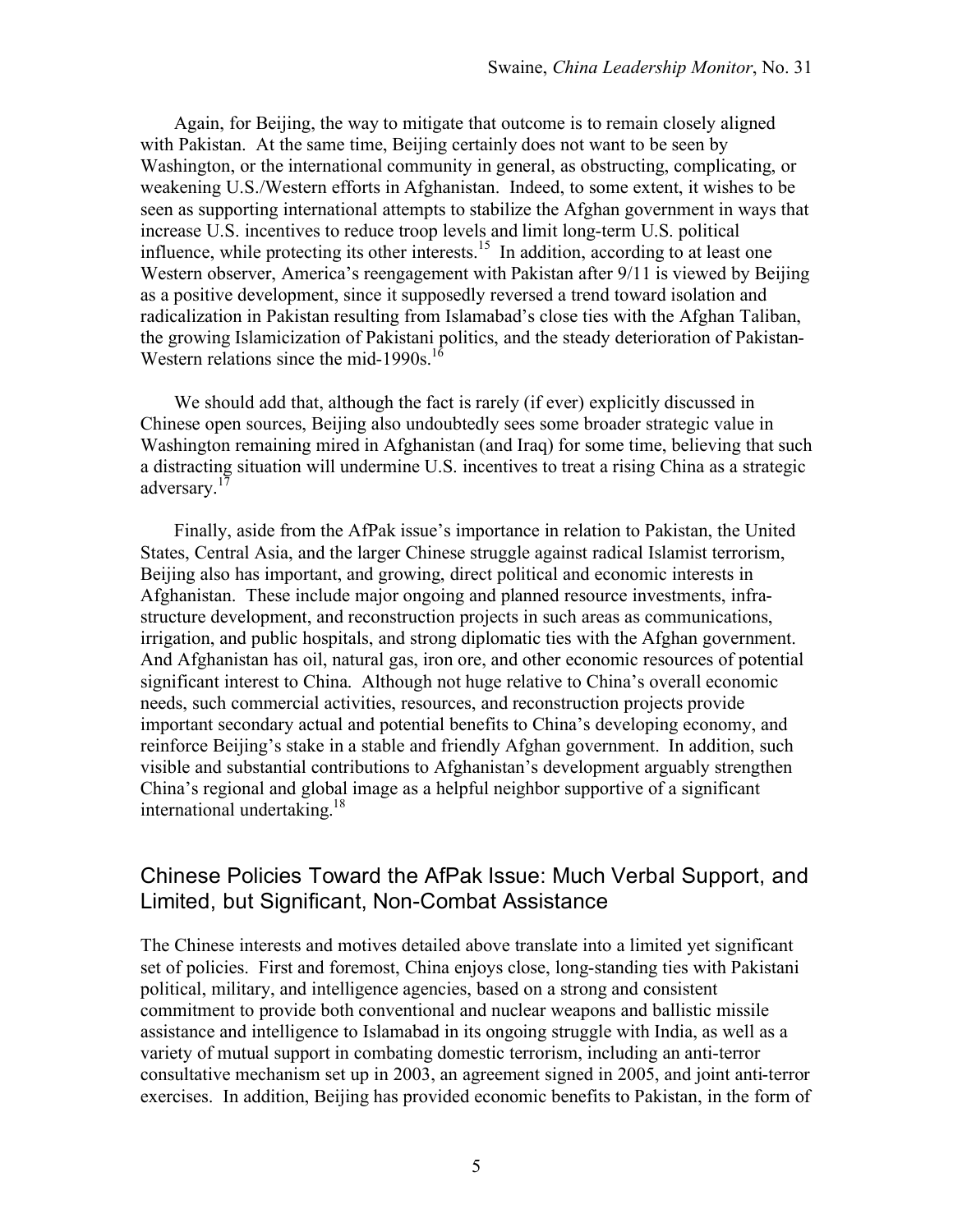aid, trade (including a free-trade agreement), investments, and civilian technology and equipment transfers over many years. Beijing is also helping Pakistan develop several large-scale infrastructure projects, including a deep-sea port at the naval base at Gwadar Iarge-scale infrastructure projects, increasing a sea, highways, gold and copper mines, major electricity complexes and power plants, and numerous nuclear power projects.<sup>1</sup>

Many details of this highly cooperative strategic partnership remain undisclosed to the outside world, but provide the basis for an enduring relationship.<sup>20</sup> Indeed, China has been Pakistan's most reliable ally over the past 50 years, resulting in a unique level of trust and, most likely, influence with critical political, military, and intelligence elites in Islamabad.<sup>21</sup> As a result, Beijing has resisted placing pressure on Islamabad to strengthen its actions against domestic terrorists in the AfPak border areas or otherwise contribute to counterterrorism efforts in Afghanistan. As long as Pakistan continues to hedge its bets and thus remain unwilling to undertake robust efforts against Afghan terrorists, it is unlikely that Beijing will attempt to induce it to do otherwise.

Regarding Afghanistan, Beijing has pursued policies that combine support for Afghanistan's stability, prosperity, and independence through strong official statements and contributions to international political and economic assistance and counterterrorism efforts, with a scrupulous avoidance of any apparent efforts to intrude in Afghan internal affairs or join the U.S.-led combat effort against Taliban and Al Qaeda elements.<sup>22</sup> Chinese humanitarian, infrastructure, and financial assistance has included over \$132 million in grant assistance as well as various types of related reconstruction assistance such as water conservancy, communications, irrigation, hospital and road projects (such as the expansion of the Karakoram Highway). Beijing has also begun significant efforts to develop minerals and energy resources in the country, committed personnel to assist in landmine clearing and police training, and established cooperation on anti-drug activities.<sup>23</sup>

China's most notable efforts include a \$3.5 billion project for the development of the Aynak copper mine in Logar Province and associated transport and electricity-generating facilities, making it the largest foreign direct investment in Afghanistan's history. Chinese companies are also bidding for an iron ore deposit west of Kabul and oil and gas deposits in northern Afghanistan.<sup>24</sup> Additionally, China has provided support for relevant UN resolutions, greater diplomatic contacts, and steady involvement in SCO efforts to address the Afghanistan situation (in particular terrorism, drug trafficking, and organized crime). It is also publicly positioning itself in support of broad U.S. objectives in Afghanistan. The Joint Statement between Obama and Hu Jintao of November 2009 declared that both countries "support the efforts of Afghanistan and Pakistan to fight terrorism, maintain domestic stability and achieve sustainable economic and social development."25

In addition, Beijing is reportedly examining whether to open its border with Afghanistan—in the Wakhan Corridor—as an alternate logistics route for troops and supplies moving into Afghanistan. However, the corridor is problematic from both a geographic and an infrastructural standpoint. And some Chinese analysts believe that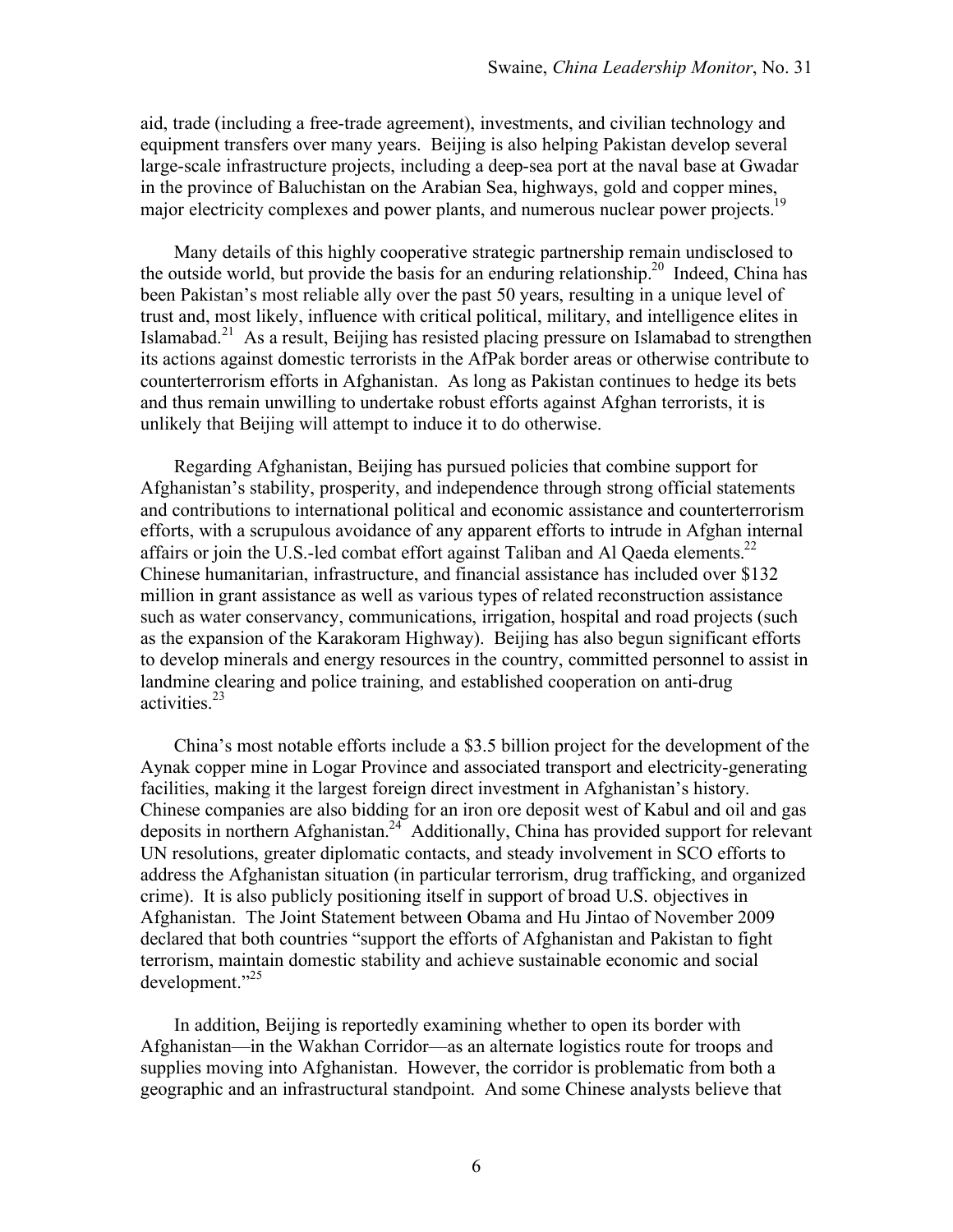any infrastructural improvements might ease the transit of Islamist fighters from Afghanistan and Pakistan into Chinese territory. 26

However, China has not sent combat troops to Afghanistan, provided or facilitated logistical support for the U.S.-led multinational military effort, or otherwise contributed directly to the forcible suppression of terrorists in the country. In rejecting such options, Chinese officials and scholars usually point to the difficulty of defeating the Taliban by military means, the danger that Chinese military actions might exacerbate terrorist and separatist activities in Xinjiang, overall resistance to any direct association with U.S. military interventions, and most importantly, China's general stance against deploying ground combat troops abroad. The last point is often stated by authoritative PRC sources $^{27}$ 

On the other hand, Beijing is possibly open to attempts to leverage the U.S. difficulties in Afghanistan and Pakistan to its advantage. For example, some observers believe that Beijing has probed for signs that Washington might be prepared to trade concessions regarding Taiwan for substantial assistance to U.S. military operations in South Asia.<sup>28</sup>

In short, Beijing has positioned itself as supportive of Afghanistan's long-term stability and prosperity though essentially civilian and limited political, economic, and diplomatic assistance. It has also been careful to remain on good terms with the Kabul authorities without offending the Pashtuns or their political leadership in the Taliban. More broadly, China's interests and policies toward Afghanistan generally accord with Islamabad's desire to improve relations with Kabul, to avoid being pressured unduly to attack those AfPak border-based terrorists that are not threatening the Pakistani government and society, and to prevent excessive U.S. pressure and incursions on Pakistani sovereignty. As indicated, Beijing and Islamabad have a common interest in maintaining the special, close (and to some extent closed) nature of their bilateral relationship, despite the apparent cooling that has taken place in their relations in recent months. Chinese policies toward Afghanistan do not threaten that interest. To some extent, China's efforts to improve coordination with India (and Russia) in addressing various Afghan problems might cause concerns in some Pakistani policy circles; but such concerns are probably not major.

Finally, Beijing's policies toward the AfPak issue are compatible with its larger policies toward Central Asia, which include substantial levels of political, economic, and security cooperation and arrangements, both bilaterally and via the SCO. The latter include joint efforts to combat drug trafficking, terrorism, and organized crime, and to maintain oil pipeline security. Moreover, since at least 2005, Beijing has arguably played a positive (or at least not damaging) role toward the AfPak issue by not encouraging or acquiescing to any efforts by the republics to openly oppose U.S. policies toward Afghanistan in the SCO. To the contrary, China has supported actions by the republics that show support for the Afghan government and general attempts to stabilize the country.29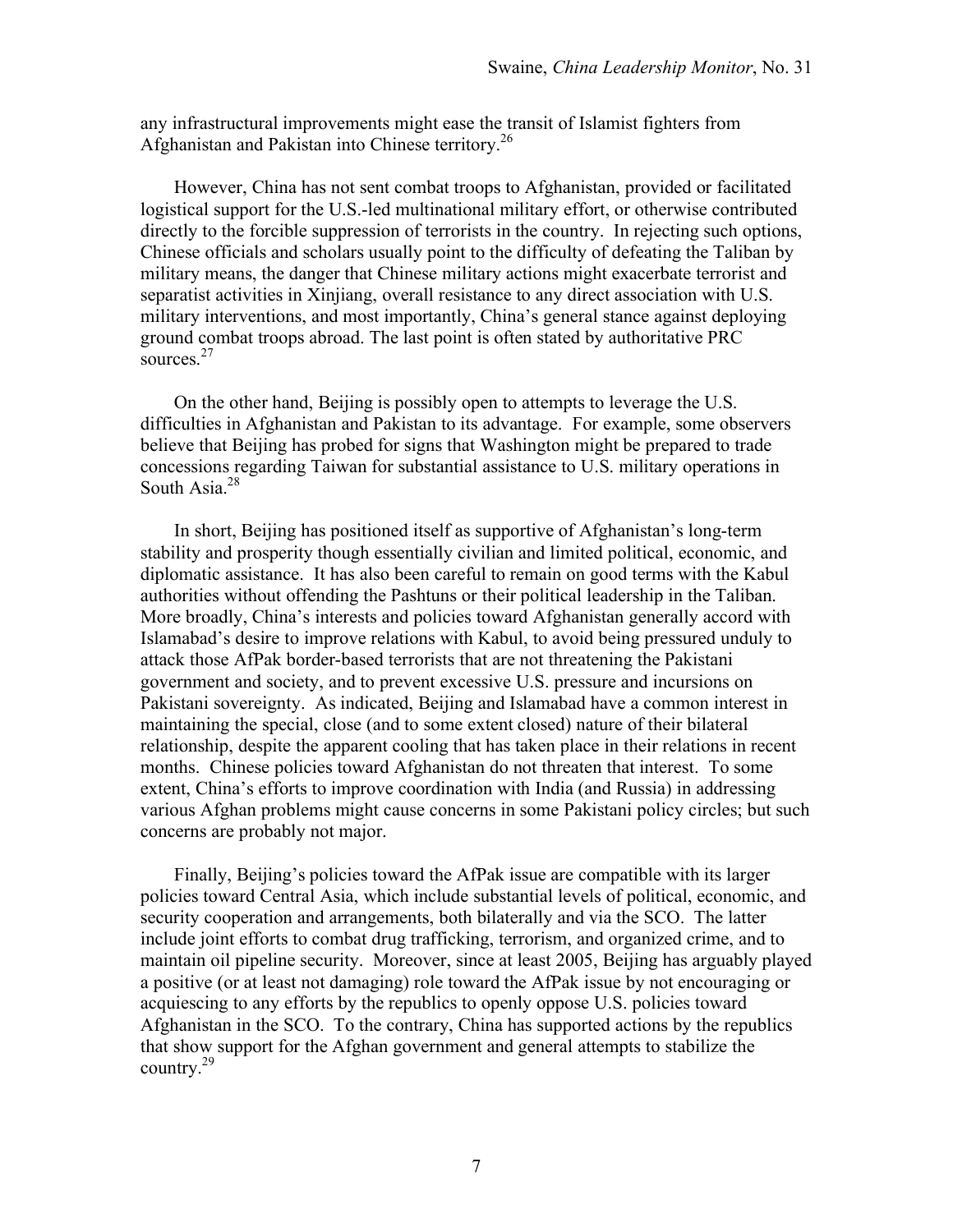### Implications for the United States

China's interests and policies toward the AfPak issue pose somewhat mixed implications for Washington. On the one hand, in the non-military realm, Beijing is undoubtedly contributing significantly to the economic and social welfare aspects of the U.S.-led effort to stabilize Afghanistan.<sup>30</sup>

China is also arguably contributing to some level of coordination among Central Asian states in support of the eventual goal of an independent, economically developing, and terrorist-free Afghanistan, which accords with U.S. interests to at least some extent, despite the conspiratorial views toward Washington's policies in Central Asia held by some Chinese commentators. 31

On the other hand, both U.S. and Afghan officials are reportedly concerned about reports of corrupt Chinese practices in winning major bids on mineral ore projects.<sup>32</sup> Such concerns (fueled by a belief in some quarters that Chinese bids are inflated by "subsidies from a Chinese Government hungry for raw materials")<sup>33</sup> arguably ignite fears over excessive Chinese control of key Afghan industrial sectors. More importantly, they also reinforce existing public perceptions in Afghanistan and elsewhere that the Afghan political system is highly corrupt, thus possibly heightening support for the Taliban insurgency.

In addition, on a broader level, China's extensive and growing economic involvement in both Afghanistan and Pakistan lead to charges in some quarters that Beijing is "free-riding" by providing subsidized government and commercial assistance without taking on much if any of the security burden in the fight against the Taliban and other terrorist groups. Some observers also charge that China's indifference to good governance, lack of corruption, public accountability, and human rights in providing aid and striking commercial arrangements with both countries undercuts U.S. attempts to link such assistance to specific broader policy objectives.<sup>34</sup>

Many Chinese observers emphatically dismiss such charges and concerns, arguing instead that Chinese and U.S. interests converge in Afghanistan in particular, and often expressing strong criticism of Washington's excessive reliance on military instruments.<sup>35</sup> In fact, in the military realm, China is probably not contributing as much assistance to the counterterrorism effort in Afghanistan as Washington would prefer, especially given China's experience in UN-authorized peacekeeping operation efforts. Perhaps most importantly from the U.S. perspective, China is also not doing enough to persuade, pressure, or cajole Islamabad into attacking Afghan-oriented terrorist elements operating in or near the northwest tribal areas.<sup>36</sup>

### Areas of Chinese Debate and Consensus

Criticisms of Chinese policy toward the AfPak issue have contributed to debates among Chinese scholars and commentators regarding the level and type of involvement China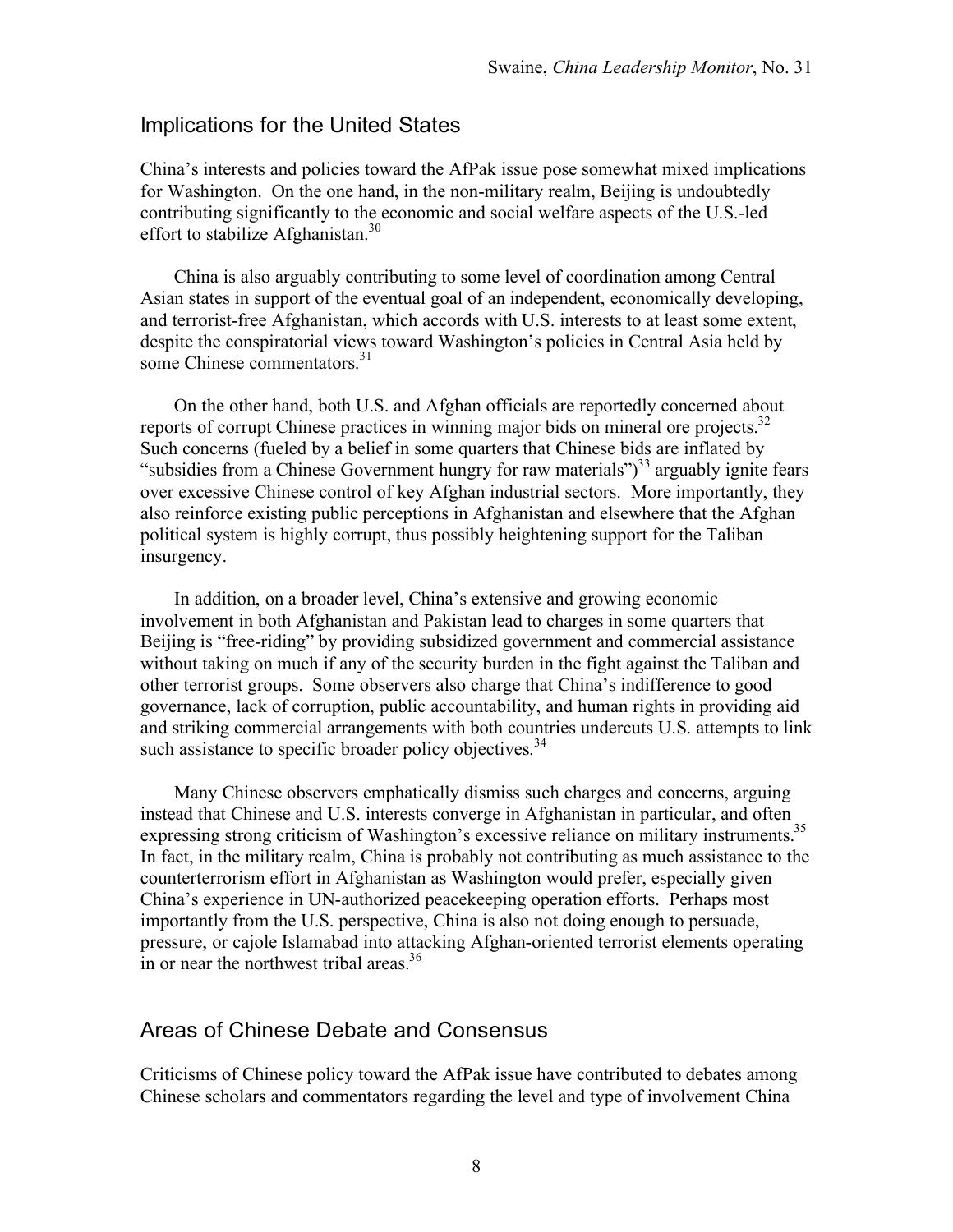should pursue, and, most recently, the closely related issue of the general prospects for success of the Obama strategy. The core of this debate (which at least one Chinese observer has described as "heated"37) focuses on the issue of whether China should send troops to Afghanistan.

As with the North Korean nuclear issue (see *CLM* 30), it is virtually impossible to know the extent to which these public debates are actually reflected within senior decision-making circles of the Chinese government. However, the fact that they are allowed to occur suggests that: a) senior Chinese leaders are being pressured to lend greater support to the AfPak issue;<sup>38</sup> and b) Chinese interests are conflicting on this issue, and that the leadership is therefore willing to listen to a variety of arguments.

Most Chinese analysts agree that the AfPak issue is of great importance to China and that prolonged peace and stability in the region would serve vital Chinese interests, from the suppression of domestic insurgents and terrorists, to support for a strong and independent Pakistan, a likely U.S. withdrawal from the region, greater security for Chinese economic deals, and an overall improved geostrategic environment in Central Asia.39 Moreover, most analysts believe that China can and should play an expanding role in developing such peace and stability, especially given its emerging status as a great power.

On one extreme are those few Chinese observers who argue that China must recognize that its growing powers bring growing responsibilities toward its unstable neighbors, and thus it must play a far more active role across the entire greater Middle East and South Asian region, acting as a stabilizer through the use of both hard and soft power.<sup>40</sup> At the very least, some of these observers believe, "it is extremely essential for China to send troops to Afghanistan." The reasons presented for such an action include "protecting China's economic interests, opening up China's strategic frontier, projecting a positive international image," and acquiring various bargaining chips in dealing with the United States and other Western powers.<sup> $41$ </sup> However, the vast majority of the Chinese commentariat oppose any future deployment of Chinese combat units to Afghanistan, for reasons already outlined.<sup>42</sup>

A few Chinese observers offer a sort of compromise or "middle path" by arguing that China should consider sending peace-keeping forces under the UN flag, or police and/or civilian security units to Afghanistan to help the Kabul government protect key sites within the country, including infrastructure and reconstruction projects involving Chinese interests. But many of these analysts also argue that Beijing must obtain the approval of the Afghan government for any such Chinese deployments.<sup>43</sup>

But the majority of those Chinese analysts and observers (both official and unofficial) who favor a continuing role for Beijing urge an expansion of its existing economic development and humanitarian efforts in both Afghanistan and Pakistan, primarily under the aegis of the UN or other international or multilateral agencies, including the  $SCO<sup>44</sup>$ . A few of these observers argue that China should play a more active leadership role in such undertakings, in concert with the SCO, or as a host or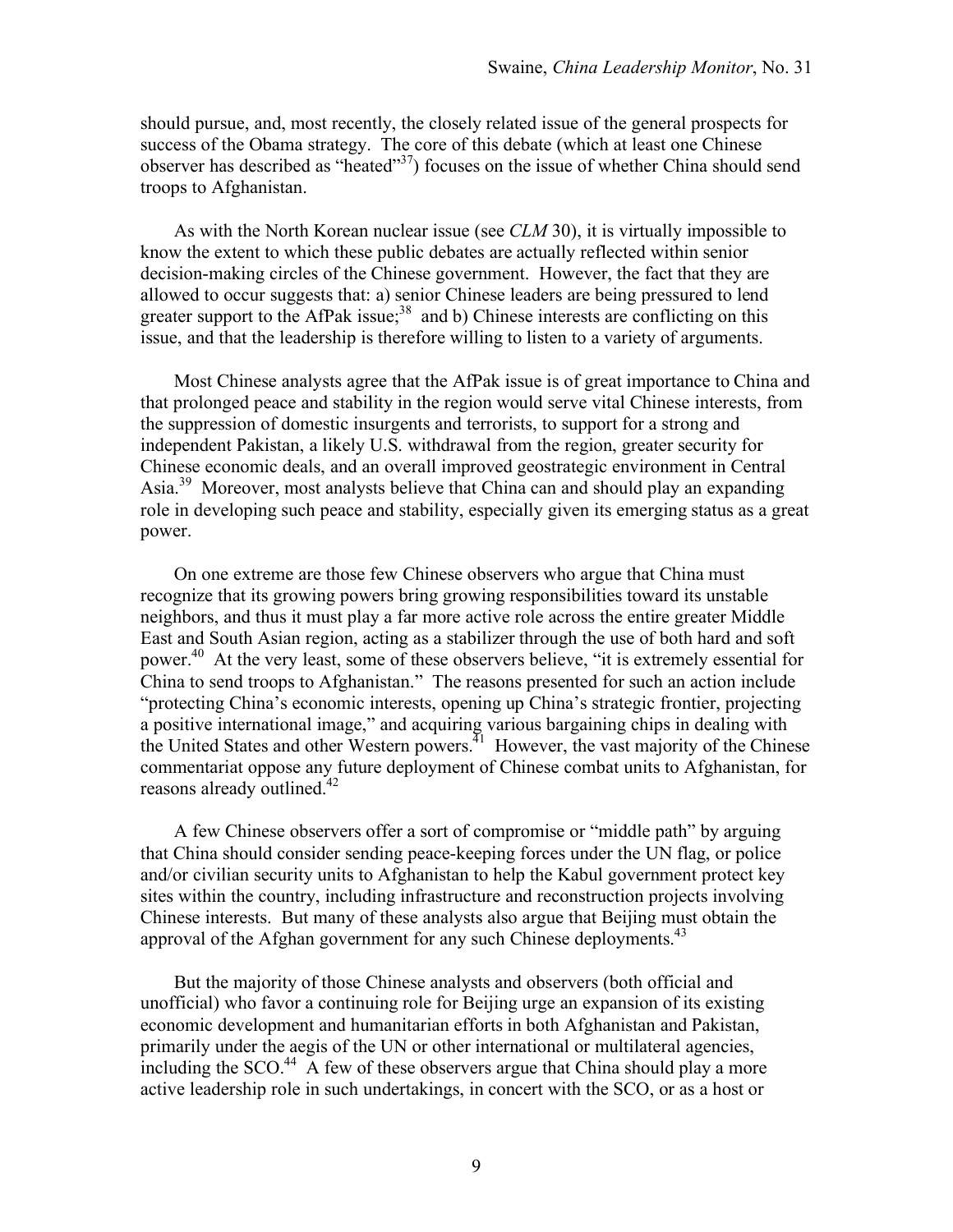mediator of negotiations among political factions within Afghanistan.<sup>45</sup> Others assert that China's limited role will and should likely remain limited in Afghanistan, unless "the U.S. treats China with full respect, deals with China as a partner rather than a potential adversary, and provides proper incentives to China"  $(!)^{46}$ 

Very few Chinese analysts debate alternative PRC courses of action vis-à-vis Pakistan, however. Most commentary is limited to general statements on the extent of Sino-Pakistani comity, general assertions of the importance of a stable Pakistan to "the regional balance" (read: balancing India) and regional stability and development, assessments of the domestic Pakistan situation, Islamabad's overall policies, and the U.S.-Pakistani and Indo-Pakistani relationships.<sup>47</sup> Few if any Chinese commentators even mention, much less assess, the type and level of influence that Beijing might currently exercise or develop toward Islamabad regarding the AfPak issue or any other issue. This apparent avoidance is probably due to several factors, including a sensitivity regarding any public discussion of the realpolitik geostrategic objectives Beijing pursues toward its longstanding friend; the possible adverse impact of such a discussion on China's cooperative relationship with India; and a likely official prohibition on any analysis that might address the full nature and extent of Beijing's military assistance to Pakistan, including both ballistic missiles and nuclear weapons technology. Moreover, most Chinese scholars and observers probably have little if any knowledge of China's security relationship with Pakistan.<sup>48</sup>

That said, a few Chinese analysts directly address the security implications for China of Pakistan's unstable domestic situation and propose more active PRC policies. However, such proposals invariably consist of strengthening "friendly cooperation" with Pakistan in the protection of the Sino-Pakistani border and/or the provision of greater levels of social-economic development assistance.<sup>49</sup> No Chinese writings reviewed for this essay urge Beijing to exert greater efforts to convince Islamabad to commit more resources to the fight against Pakistan-based Taliban or other terrorist-affiliated groups operating in Pakistan and/or Afghanistan, much less to send PLA troops to assist in that effort.

Finally, in addition to all the other factors discussed above, much of the caution and (in many cases) suspicion expressed by most Chinese observers toward the AfPak issue derive from a generally pessimistic assessment of the prospects for the Obama strategy, and in particular its military dimensions. Although a few observers offer positive evaluations of that strategy,<sup>50</sup> the vast majority believe that it is either doomed to failure or faces a highly problematic chance of success. Aside from broad criticisms of U.S. "hegemonic" behavior and an overall over-reliance on military instruments in U.S. foreign policy, the reasons given for such pessimism include the historical failure of foreign governments to establish viable and cooperative central Afghan governments; the relative lack of attention paid to civil reconstruction in Afghanistan; the intense U.S. domestic obstacles resulting from Obama's stated intention to begin removing U.S. troops from Afghanistan in July 2011; and the likely inability and/or unwillingness of the Pakistani government to provide critical support for the strategy.<sup>51</sup> The most optimistic stance among this majority viewpoint argues that Washington might manage to create a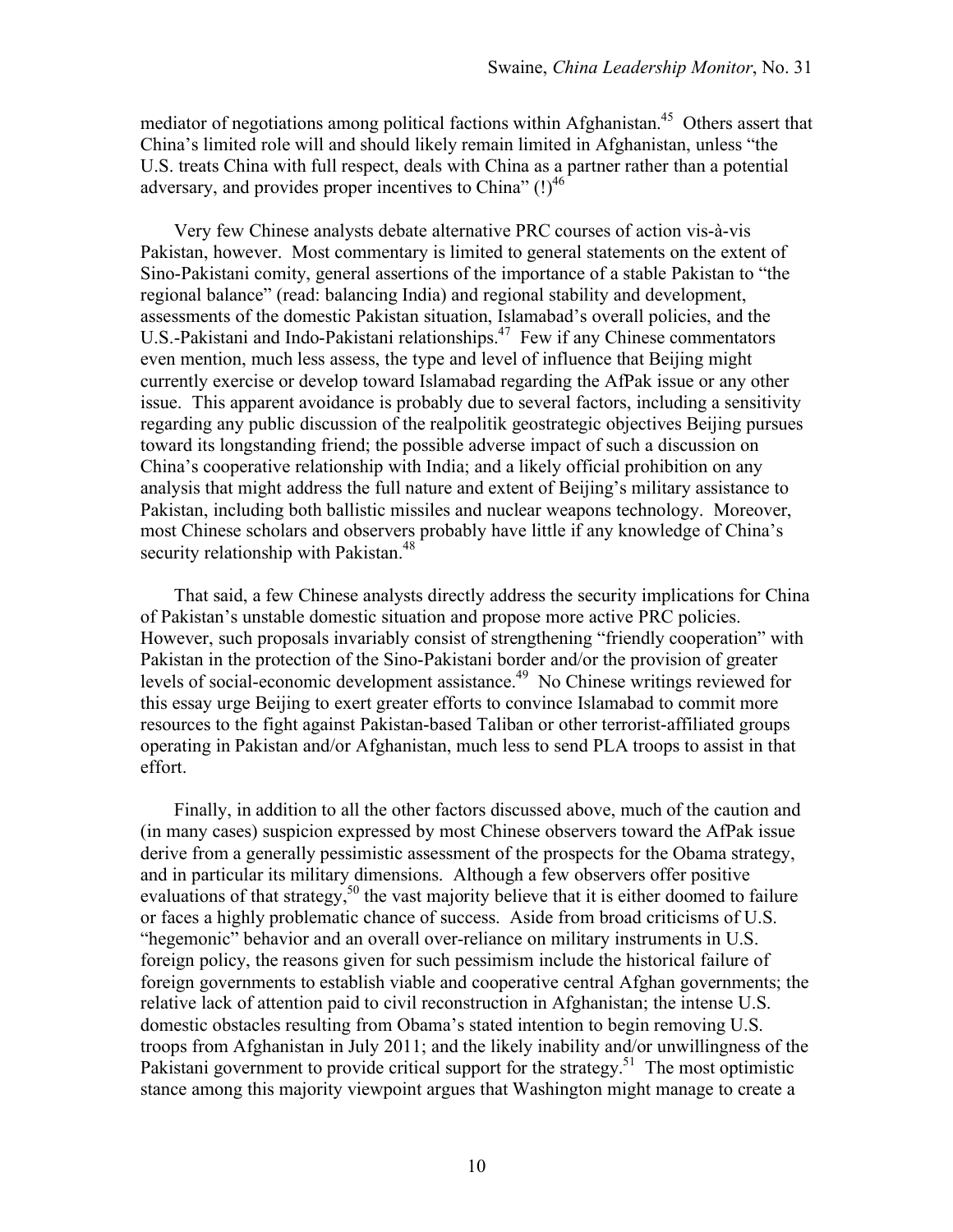temporary period of stability in Afghanistan that allows it to "step down with dignity," perhaps as a result of a combination of military actions and negotiations with the Taliban<sup>52</sup>

#### **Conclusions**

This analysis of Chinese interests, policies, and apparent debates with regard to the AfPak problem and the Obama strategy suggests a strong basis for the continuation of China's existing cautious, limited stance toward this issue. As we have seen, the Chinese leadership's basic caution—and many of its concerns—are heavily influenced by China's longstanding strategic interests vis-à-vis Pakistan, along with its deeply rooted suspicion toward and overall nascent rivalry with the United States. On the other hand, Beijing's limited yet arguably growing support for many U.S. and ISAF goals is also rooted in a sometimes cross-cutting set of Chinese interests in economic development, counterterrorism, the maintenance of amicable relations with Washington, and long-term stability in not only Afghanistan and Pakistan but also Central and South Asia as a whole.

Thus, the good news is that China's involvement in the AfPak issue is, and will likely remain for some time, generally convergent with U.S. interests, given a basic continuity in China's strategic outlook toward Washington. In addition, China's current and likely future refusal to provide substantial military assistance is almost certainly not consequential to the success of the Obama strategy. Indeed, many argue that direct Chinese military involvement in Afghanistan or Pakistan would undermine U.S. objectives by provoking India and thereby worsening the Indo-Pakistani rivalry. In any event, although some observers continue to urge China to deploy forces to Afghanistan, the Chinese debate over this issue does not suggest that Chinese policies are able to change.

On a decidedly more negative note, the above assessment of China's interests suggests that, given existing larger conditions, and absent a basic change in Islamabad's calculus toward both India and Afghanistan, Beijing in all probability will not attempt to compel Islamabad to devote more resources and energies to the destruction of Afghanistan-oriented terrorist groups operating out of Pakistan and deny sanctuaries within Pakistan to such groups. Moreover, even if Pakistan were to shift its stance in this regard (e.g., in response to a major escalation in terrorist attacks on the Pakistani regime), it is by no means clear that Beijing would subsequently encourage the Pakistani leadership to exert more efforts against the Afghan Taliban, given its larger desire to keep Pakistan focused on India, both militarily and politically. It is more likely that the Chinese leadership would attempt to bolster a faltering Pakistani regime by providing more support to its military and intelligence services, while increasing economic and diplomatic assistance to Islamabad and strengthening the Sino-Pakistani border. In any event, it is also by no means clear that China enjoys sufficient influence within Pakistan to persuade Islamabad to do its bidding vis-à-vis Afghanistan, regardless of the larger circumstances. Moreover, the Chinese rarely resort to such high-pressure tactics. As a veteran former diplomat with extensive China experience told the author, the Chinese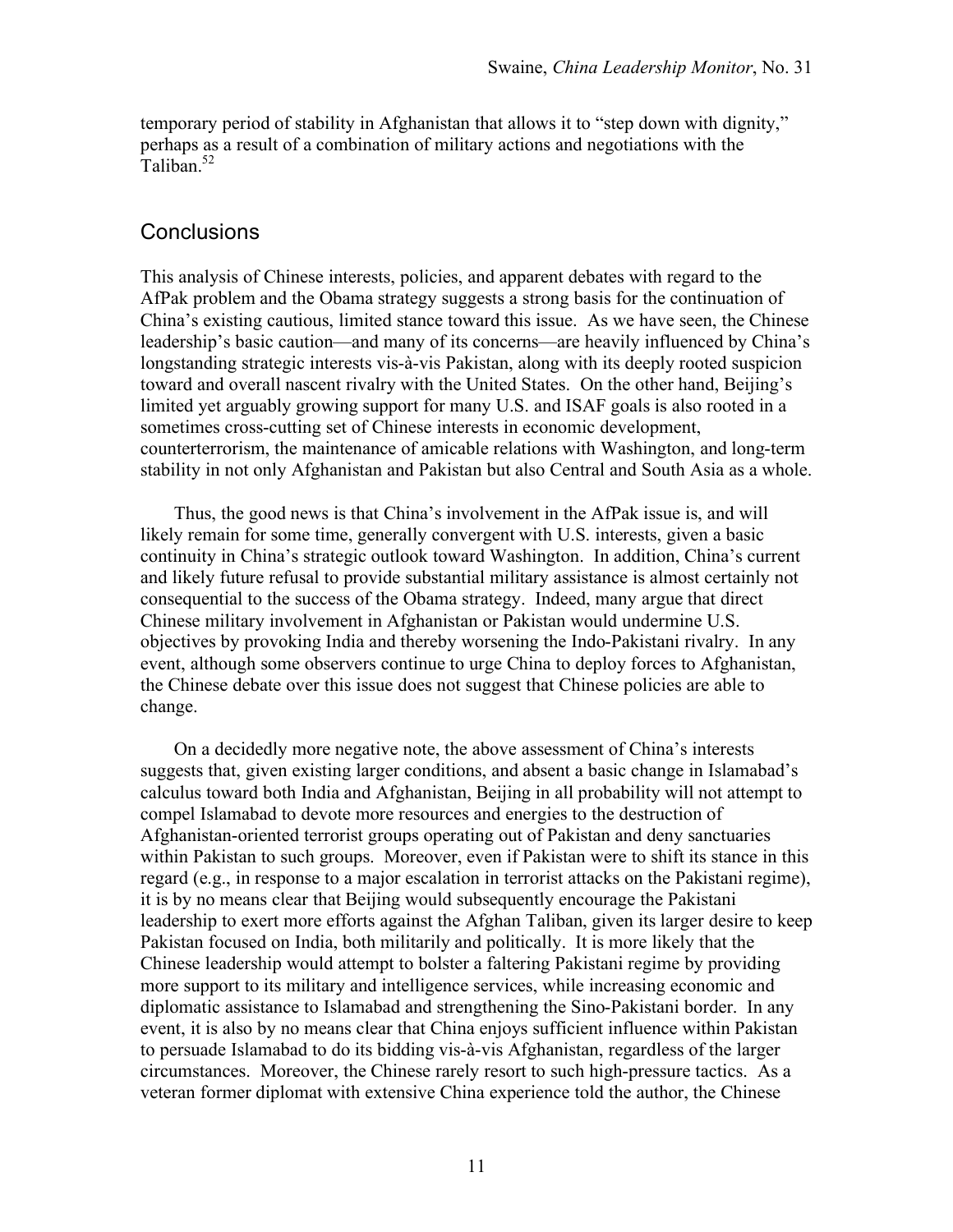leadership usually doesn't make demands for action; they more commonly demand that actions *not* be taken.

Finally, some analysts have argued—based in part on some of the Chinese commentary cited in this essay—that Beijing might deploy forces to Afghanistan (assuming the United States desires such a move) or perhaps even apply pressure on Islamabad in support of the Obama strategy, in return for some very significant trade-offs in U.S. policy involving, for example, a cessation of arms sales to Taiwan, support for Chinese behavior toward terrorists and separatists in Xinjiang, and other "core" issues. However, given both the hugely negative consequences for Washington (both domestically and internationally) and the uncertainty that the Chinese leadership would actually perform as promised, it is highly unlikely that the Obama administration would seriously contemplate making such trade-offs (even if Beijing were to offer them). Equally important, the same concerns over consequences and compliance would probably exist on the Chinese side as well, making it unlikely that Beijing would offer such a trade-off in the first place. In the final analysis, deep-rooted strategic interests, longstanding historical dispositions, and strong uncertainties will predominate in the Chinese calculus.

#### **Notes**

<u>.</u>

<sup>&</sup>lt;sup>1</sup> President Barack Obama, "Remarks by the President in Address to the Nation on the Way Forward in Afghanistan and Pakistan," United States Military Academy at West Point, West Point, New York, December 1, 2009; Hillary Rodham Clinton, "Administration's Strategy for Afghanistan and Pakistan," opening remarks before the United States Senate Armed Services Committee, Washington, DC, December 2, 2009; U.S. Department of State, Office of the Special Representative for Afghanistan and Pakistan, "Afghanistan and Pakistan Regional Stabilization Strategy," January 2010, available at

http://www.state.gov/documents/organization/135728.pdf.<br><sup>2</sup> This is apparently the viewpoint of many ordinary Chinese citizens, at least with regard to the Afghanistan dimension of the problem. See "A Dangerous World Not Far from Us," *Global Times* editorial, August 21, 2009, OSC (Open Source Center) CPP20090824722001. The editorial states: "The domestic [Chinese] press covers the violence and the Taliban with little concern for the security implications for China. Afghanistan probably receives the least attention from the Chinese public among all of the nation's 14 neighboring countries, despite the fact that Afghanistan is in the worst security mess."  $3$  For secondary sources addressing these varied interests, see Walid Phares, "China's strategic interests in AfPak Conflicts," testimony before the U.S.-China Economic and Security Review Commission, May 20, 2009, available at [http://www.uscc.gov/hearings/2009hearings/written\\_testimonies/09\\_05\\_20\\_wrts/09\\_](http://www.uscc.gov/hearings/2009hearings/written_testimonies/09_05_20_wrts/09_05_20_phares_statement.php) [05\\_20\\_phares\\_statement.php](http://www.uscc.gov/hearings/2009hearings/written_testimonies/09_05_20_wrts/09_05_20_phares_statement.php); Myra MacDonald, "Analysis: India-China rivalry complicates Pakistan picture," Reuters, December 10, 2009; Stephen Blank, "U.S. Interests in Central Asia and Their Challenges," *Demokratizatsiya*, Vol. 15, Issue 3 (Summer 2007), pp. 312–334; Srikanth Kondapalli, "The Chinese Military Eyes South Asia," in Andrew Scobell and Larry M. Wortzel, eds., *Shaping China's Security Environment: The Role of the People's Liberation Army* (Carlisle, PA: Strategic Studies Institute, 2006); Rajan Menon, "The New Great Game in Central Asia," *Survival*, vol. 45, no. 2 (Summer 2003), pp. 187–204; John W. Garver, "China's South Asian Interests and Policies," remarks for a panel on "China's Approaches to South Asia and the Former Soviet States" before the U.S.-China Economic and Security Review Commission, July 22, 2005; Rollie Lal, *Central Asia and its Asian neighbors: Security and commerce at the crossroads* (Santa Monica, CA: RAND Corporation, 2006); Abraham M. Denmark, "The Impact of China's Economic and Security Interests in Continental Asia on the United States," testimony before the U.S.-China Economic and Security Review Commission, May 20, 2009, available at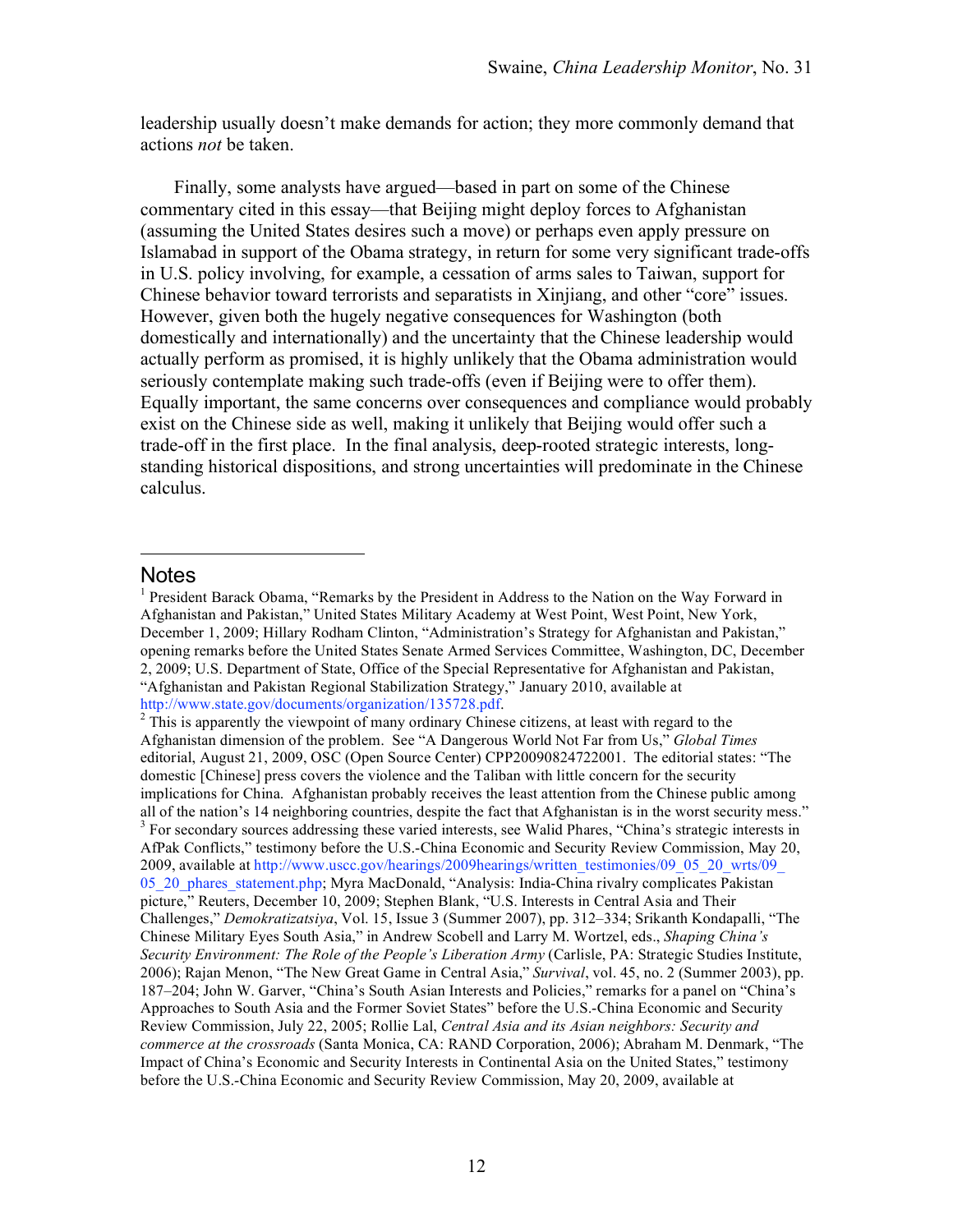http://www.uscc.gov/hearings/2009hearings/written\_testimonies/09\_05\_20\_wrts/09\_05\_20\_demark\_state

ment.php.<br><sup>4</sup> For a typical example of the gushing rhetoric employed by officials in both countries to describe the Sino-Pakistani relationship, see (from the Pakistan side): Asif Ali Zardari, "Sino-Pakistan relations higher than Himalayas," *China Daily*, February 23, 2009: "That the Pakistan-China friendship is higher than the peaks of Himalayas is now a truism without exaggeration. I am certain that on the Chinese side a similar sentiment exists for Pakistan." And, from the Chinese side, Luo Zheng, "Friendship Between China and Pakistan is Higher Than the Mountains and Deeper Than the Oceans—Special Interview With Luo Zhaohui, Chinese Ambassador to Pakistan," *Jiefangjun Bao* online, July 30, 2009, OSC CPP20090731088001.

 $\frac{5}{5}$  Few PRC Chinese analysts discuss publicly the critical strategic leverage that Pakistan provides to China vis-à-vis India, in large part because such an open recognition would strengthen Indian animosity toward Beijing (more on this point below). China's official public stance emphasizes friendly relations with India and general support for stable and cooperative Indo-Pakistani ties. But many Chinese analysts emphasize the overall importance of Pakistan to Chinese interests in South and Central Asia and Beijing's desire to see a stable balance of power among the major powers. For example, see an interview with Sun Shihai, deputy head of the Institute of Asia-Pacific Studies at CASS and Fu Xiaoqiang, associate researcher of the Institute of China Contemporary International Relations, in Zhang Zhe, "Inquiring About China's Relations With South Asia: What Will Terrorism Bring?" *Nanfang Zhoumo* online, December 31, 2008, OSC CPP20090102705007. Sun states: "Pakistan is very important to China and it is an important force to maintaining regional balance. A 'turbulent and split Pakistan with backward social and economic development' can only bring more difficulties to the stability and development of the region." Also see Liu Yantang, "After the Eastward Shift of Focus of the US War on Terror," *Liaowang*, no. 20 (May 18, 2009), pp. 60–61, OSC CPP20090522710002. For important secondary source analyses of China's geostrategic interests vis-à-vis Pakistan, see Andrew Small, "Afghanistan-Pakistan: Bringing China (back) in," posting on German Marshall Fund blog, October 23, 2009, available at [http://blog.gmfus.org/2009/10/23/](http://blog.gmfus.org/2009/10/23/afghanistan-pakistan-bringing-china-back-in/) [afghanistan-pakistan-bringing-china-back-in/](http://blog.gmfus.org/2009/10/23/afghanistan-pakistan-bringing-china-back-in/); John W. Garver, "The Future of the Sino-Pakistani Entente Cordiale," in Michael R. Chambers, ed., *South Asia in 2020: Future Strategic Balances and Alliances* (Carlisle, PA: Strategic Studies Institute, 2002), pp. 385–448; Tariq Mahmud Ashraf, "Afghanistan in Chinese Strategy toward South and Central Asia," *China Brief*, Vol. 8, No. 10 (May 13, 2008), available at [http://www.jamestown.org/programs/chinabrief/single/?tx\\_ttnews%5Btt\\_news%5D=4915&tx\\_ttnews%5B](http://www.jamestown.org/programs/chinabrief/single/?tx_ttnews%5Btt_news%5D=4915&tx_ttnews%5BbackPid%5D=168&no_cache=1) [backPid%5D=168&no\\_cache=1](http://www.jamestown.org/programs/chinabrief/single/?tx_ttnews%5Btt_news%5D=4915&tx_ttnews%5BbackPid%5D=168&no_cache=1); Abraham M. Denmark, "The Impact of China's Economic and Security Interests in Continental Asia on the United States," testimony before the U.S.-China Economic and Security Review Commission, May 20, 2009, available at [http://www.uscc.gov/hearings/2009hearings/](http://www.uscc.gov/hearings/2009hearings/written_testimonies/09_05_20_wrts/09_05_20_demark_statement.php) written testimonies/09\_05\_20\_wrts/09\_05\_20\_demark\_statement.php; and Lisa Curtis, "China's Military and Security Relationship with Pakistan," testimony before the U.S.-China Economic and Security Review Commission, May 20, 2009, available at [http://www.heritage.org/Research/AsiaandthePacific/tst0526](http://www.heritage.org/Research/AsiaandthePacific/tst052609a.cfm)  $09a.c$ fm.

 $<sup>6</sup>$  See Zhang Zhe, "Inquiring About China's Relations With South Asia: What Will Terrorism Bring?"</sup> *Nanfang Zhoumo* online, December 31, 2008, OSC CPP20090102705007. Zhang cites several Chinese analysts as stating that "Once terrorist forces cause turbulences in South Asia, they very likely will append the 'East Turkistan' forces, thus posing a long-term threat to the stability in China's frontier areas. In addition, the risks of Chinese enterprises in Pakistan and other countries hence will increase." Also see Walid Phares, "China's strategic interests in AfPak Conflicts," testimony before the U.S.-China Economic and Security Review Commission, May 20, 2009, available at [http://www.uscc.gov/hearings/2009hearings/](http://www.uscc.gov/hearings/2009hearings/written_testimonies/09_05_20_wrts/09_05_20_phares_statement.php)<br>written testimonies/09 05 20 wrts/09 05 20 phares statement.php.

 $\frac{7}{1}$  Abraham M. Denmark, "The Impact of China's Economic and Security Interests in Continental Asia on the United States," testimony before the U.S.-China Economic and Security Review Commission, May 20, 2009, available at [http//www.uscc.gov/hearings/2009hearings/written\\_testimonies/09\\_05\\_20\\_wrts/09\\_](http://www.uscc.gov/hearings/2009hearings/written_testimonies/09_05_20_wrts/09_05_20_demark_statement.php) [05\\_20\\_demark\\_statement.php.](http://www.uscc.gov/hearings/2009hearings/written_testimonies/09_05_20_wrts/09_05_20_demark_statement.php) [8](http://www.uscc.gov/hearings/2009hearings/written_testimonies/09_05_20_wrts/09_05_20_demark_statement.php) India has increased its political, diplomatic, and economic presence in Afghanistan considerably in recent

years, thus contributing to an ongoing rivalry with Pakistan within the country. For example, New Delhi has pledged to spend \$1.2 billion on infrastructure reconstruction (primarily in the areas of education, health, power, and telecommunications), making it the sixth largest bilateral donor and the largest regional donor. India also has provided food aid, workers, security personnel for Indian enterprises, and police; is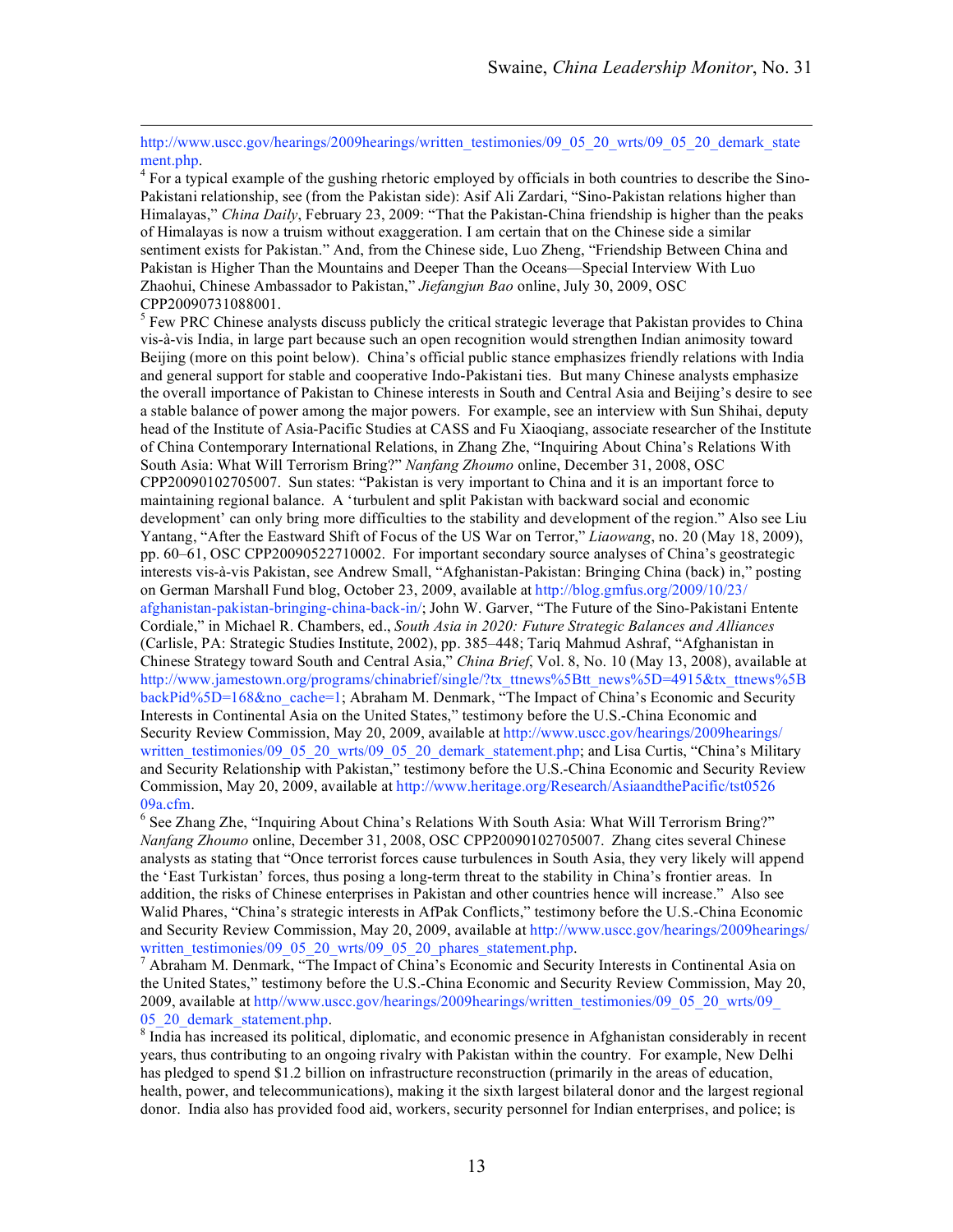training Afghan police officers, diplomats, and civil servants; has an expanding trade relationship with Kabul (exceeding \$400 million); and has opened five consulates throughout the country. Some analysts believe Pakistan fears that its own influence in Afghanistan relative to India is declining. See "India: Afghanistan's influential ally," BBC News, October 8, 2009; "India Announces More Assistance for Afghanistan: Indian PM," Xinhua, August 5, 2008, OSC CPP20080805968158; and Jayshree Bajoria, "India-Afghanistan Relations," Council on Foreign Relations *Backgrounder*, July 22, 2009, available at http://www.cfr.org/publication/17474/indiaafghanistan\_relations.html. At the same time, some Chinese emphasize the point that Pakistan retains considerable influence among the ethnic Pashtuns of Afghanistan, "who make up a majority of Afghans and from whom the Taliban draws its core support." For example, see Robert Dreyfuss, "Can China Help on Afghanistan?" *Nation*, posting on Dreyfuss Report blog, November 23, 2009, available at http://www.thenation.com/blogs/dreyfuss/499869/can\_china\_help on\_afghanistan. <sup>9</sup> "Having it both ways," *Economist*, November 5, 2009; Andrew Small, "China's Af-Pak Moment,"

German Marshall Fund Policy Brief, May 20, 2009.

<sup>10</sup> In general, many Chinese and foreign observers believe that the Pakistani government will continue to hedge against a U.S. failure in Afghanistan, and retain important political leverage vis-à-vis India, by maintaining its long-standing, Pashtun-based ties to Afghan Taliban and other terrorist-associated elements in that country. For example, see the remarks of Ye Hailin of the Institute of Asia-Pacific Studies at the Chinese Academy of Social Sciences. Ye stated that it is "ultimately impossible for Pakistan to accept the US point of view and see the Taliban rather than India as its sworn enemy." These remarks were made on May 10, 2009 on *Defense Review Week* on CCTV-7, cited in OSC analysis CPP20090522530001. <sup>11</sup> "Chinese President Wraps up 'Fruitful' Central Asia Tour," Xinhua, December 15, 2009, OSC CPP20091215968049; Zhao Huasheng, "PRC Central Asia Diplomacy's Theory and Practice," *Guoji Wenti Yanjiu*, July 13, 2007, OSC CPP20070727455002; "Beijing Works To Expand Ties, Energy Investments in Central Asia," OSC analysis, December 10, 2009, OSC CPF20091210317001; Zhao Huasheng, "The Shanghai Cooperation Organization and the Afghanistan Issue," *Guoji Wenti Yanjiu*, July 13, 2009, pp. 36–41, 52, OSC CPP20090813671001; Zhang Xiaodong, "How Could China Break Through the Geopolitical 'Encirclement?'" *Xiandai Guoji Guanxi*, May 20, 2008, OSC CPP20080723508003; Yan Wei, "Establishing Regional Rapport," *Beijing Review* online, September 11–17, 2008, OSC CPP20080924716003. Regarding India, as Foreign Ministry spokesperson Jiang Yu stated in January 2008: "As two large developing countries and important neighbors, China and India's improvement and development of relations and their strengthening of cooperation in various fields not only conform to each other's interests but also benefit peace, stability, and prosperity in the region." See Hao Yalin and Sun Xia, "China Has Always Supported Improvement of Indian-Pakistani Relations," Xinhua Domestic Service, January 22, 2008, OSC CPP20080122074001. For secondary sources, see Rajan Menon, "The New Great Game in Central Asia," *Survival*, vol. 45, no. 2 (Summer 2003), pp. 187–204; Thrassy N. Marketos, "China's Energy Needs and the Shanghai Cooperation Organization in the Post 9/11 Period," Defense Analyses Institute, *Defensor Pacis*, August 17, 2008, available at [http://www.rieas.gr/index.php](http://www.rieas.gr/index.php?option=com_content&view=article&id=724&catid=25&Itemid=72) [?option=com\\_content&view=article&id=724&catid=25&Itemid=72;](http://www.rieas.gr/index.php?option=com_content&view=article&id=724&catid=25&Itemid=72) Stephen J. Blank, "China's Laboratory," *Journal of International Security Affairs*, no. 17 (Fall 2009); and Srikanth Kondapalli, "The Chinese Military Eyes South Asia," in Andrew Scobell and Larry M. Wortzel, eds., *Shaping China's Security Environment: The Role of the People's Liberation Army* (Carlisle, PA: Strategic Studies Institute, 2006).

<sup>12</sup> Jiang Sujing, "Chinese police can bring order to wild Afghanistan," *Global Times*, December 24, 2009, available at http://opinion.globaltimes.cn/commentary/2009-12/493967.html; "A Dangerous World Not Far from Us," *Global Times* editorial, August 21, 2009, OSC CPP20090824722001; Zhao Huasheng, "The Shanghai Cooperation Organization and the Afghanistan Issue," *Guoji Wenti Yanjiu*, July 13, 2009, pp. 36– 41, 52, OSC CPP20090813671001; Wang Zaidong, "Historical Change Shows That Systematic Adjustment Is Urgent—Review of and Thoughts on the 2008 International Situation," *Xiandai Guoji Guanxi*, January 20, 2009, OSC CPP20090513702014; Wu Shuhu, "US Troop Surge Can Hardly Completely Control the Situation in Afghanistan," *Dangdai Shijie*, May 5, 2009, OSC CPP20090610671006; Ma Chao, "Building a Golden Crescent To Fight Terror," *China Daily*, October 22, 2009, OSC CPP20091022968076; Sun Zhuangzhi, "China Cannot Stand Aloof in Afghanistan," *Huanqiu Shibao*, October 21, 2009, OSC CPP20091104710012. Sun's view is typical of many Chinese observers: "Since Afghanistan became at one time the assembly point for terrorists, including separatist elements from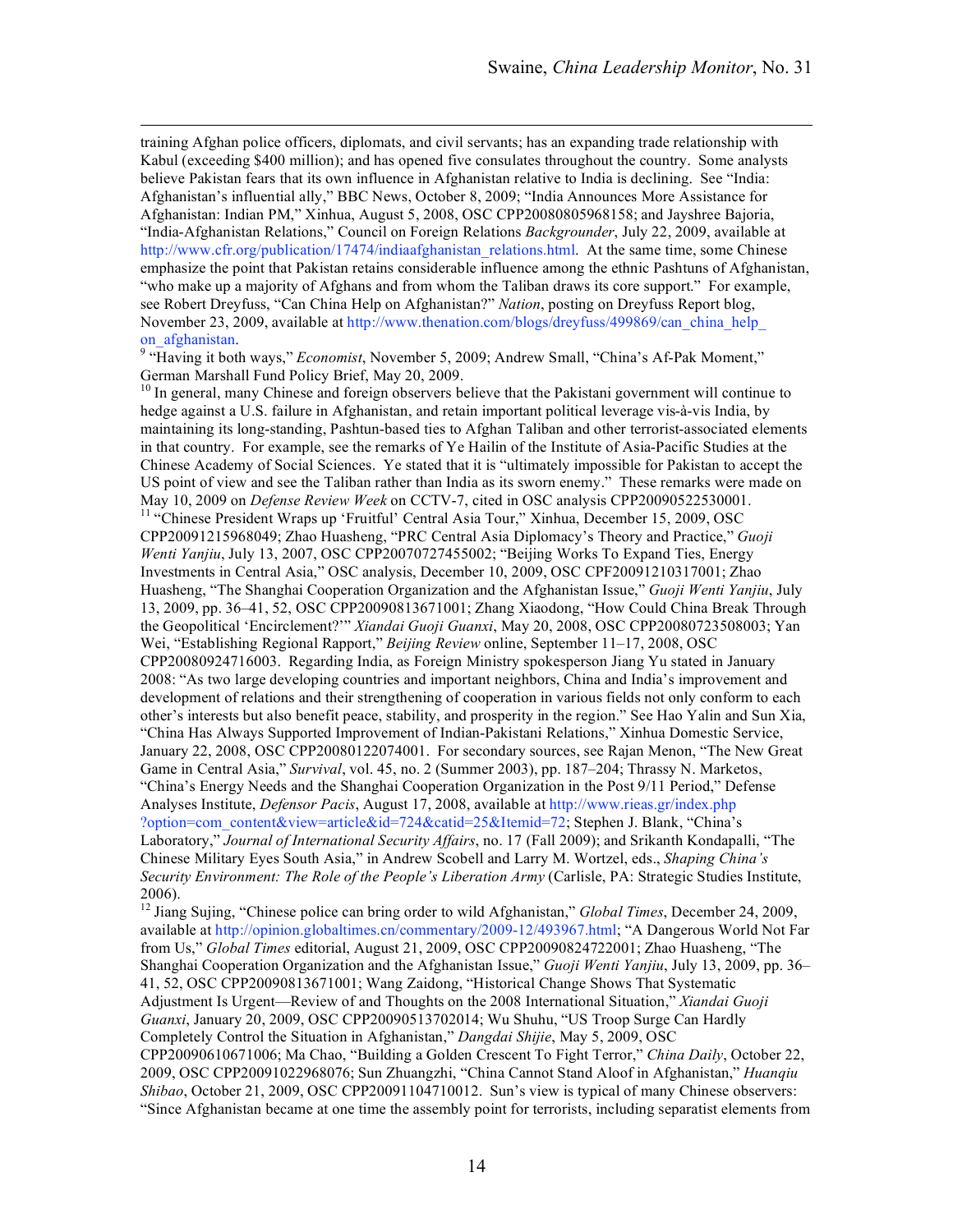China's Xinjiang, the chaos there has meant that China has no choice but to tighten its guard in the border regions. . . . Beginning in 2005, the number of drug smuggling routes from Afghanistan to China via Pakistan and central Asia has increased year on year. Hence, we can only have limited opening up regarding Afghanistan, and we must also continually strengthen our guard." For secondary Western sources regarding such Chinese concerns, see Andrew Small, "Afghanistan-Pakistan: Bringing China (back) in," posting on German Marshall Fund blog, October 23, 2009, available at http://blog.gmfus.org/2009/10/23/afghanistan-pakistan-bringing-china-back-in/; Abraham M. Denmark, "The Impact of China's Economic and Security Interests in Continental Asia on the United States," testimony before the U.S.-China Economic and Security Review Commission, May 20, 2009, available at [http://www.uscc.gov/hearings/2009hearings/written\\_testimonies/09\\_05\\_20\\_wrts/09\\_05\\_20\\_demark\\_state](http://www.uscc.gov/hearings/2009hearings/written_testimonies/09_05_20_wrts/09_05_20_demark_statement.php) [ment.php;](http://www.uscc.gov/hearings/2009hearings/written_testimonies/09_05_20_wrts/09_05_20_demark_statement.php) Stephen J. Blank, "China's Laboratory," *Journal of International Security Affairs*, no. 17 (Fall 2009); Jacob Townsend, "China and Afghan Opiates: Assessing the Risk," Central Asia-Caucasus Institute, *Silk Road Paper* (June 2005), available at http://www.isdp.eu/files/publications/srp/05/jt05chinaand\_0.pdf. <sup>13</sup> Jiang Sujing, "Chinese police can bring order to wild Afghanistan," *Global Times*, December 24, 2009, available at http://opinion.globaltimes.cn/commentary/2009-12/493967.html. Jiang states: "For China, the consequences of siding with the US could range from being dragged into messy US affairs in Central Asia, to falling into an abyss where China would be seen as standing against the whole of the Muslim world. At the same time, China would become the scapegoat of the US. The Chinese government will not be taken in by the bluffing of Western strategists. Also see Wu Shuhu, "US Troop Surge Can Hardly Completely Control the Situation in Afghanistan," *Dangdai Shijie*, May 5, 2009, OSC CPP20090610671006; Zhang Zhe, "Inquiring About China's Relations With South Asia: What Will Terrorism Bring?" *Nanfang Zhoumo* online, December 31, 2008, OSC CPP20090102705007; Wang Zaidong, "Historical Change Shows That Systematic Adjustment Is Urgent—Review of and Thoughts on the 2008 International Situation," *Xiandai Guoji Guanxi*, January 20, 2009, OSC CPP20090513702014; "US Scheming For 'Great Central Asia' Strategy," *People's Daily* online, August 3, 2006, OSC CPP20060803701005; and Liu Yantang, "After the Eastward Shift of Focus of the US War on Terror," *Liaowang*, no. 20 (May 18, 2009), pp. 60–61, OSC CPP20090522710002. Liu cites Ye Hailin, deputy director of the political section of the Asia-Pacific Studies Institute of the Chinese Academy of Social Science, who concludes that the Obama strategy toward the AfPak issue will "cause great chaos in Pakistan . . . In the view of the great majority of Pakistani people and political parties, there is no connection between the military crackdown in the northwest border provinces and the war on terror." For a particularly extreme, anti-U.S. version of this argument that views American involvement in Central Asia as part of a larger "war" on China, see Dai Xu, "The Threat of War Is Not Far From China," *Huanqiu Shibao* online, August 20, 2009, OSC CPP20090821710002. For less vitriolic versions of this view, see Li Xiguang, "China Should Have Its Own Agenda for Afghanistan," *Huanqiu Shibao*, December 24, 2009, OSC CPP20100106710003 and Chen Xiangyang, "Draw Up New 'Greater Periphery' Strategy As Soon As Possible," *Liaowang*, no. 29 (July 17, 2006), pp. 64, OSC CPP20060720710009. However, an apparent minority of Chinese analysts believe that the U.S. stance toward the AfPak issue is focused almost entirely on combating the Taliban and terrorists and that the United States does not intend to stay in Afghanistan for a long time, given the huge costs involved and Washington's severe domestic problems. See OSC Report: *PRC Experts Say Pakistan May Pose Problems for US Afghanistan Strategy*, CPP20090522530001, May 22, 2009. Western secondary sources on this point include: Rollie Lal, *Central Asia and its Asian neighbors: security and commerce at the crossroads* (Santa Monica, CA: RAND Corporation, 2006); Abraham M. Denmark, "The Impact of China's Economic and Security Interests in Continental Asia on the United States," testimony before the U.S.-China Economic and Security Review Commission, May 20, 2009, available at [http://www.uscc.gov/hearings/2009hearings/written\\_testimonies/09\\_05\\_20\\_wrts/09\\_05\\_20\\_phares\\_statem](http://www.uscc.gov/hearings/2009hearings/written_testimonies/09_05_20_wrts/09_05_20_phares_statement.php)

[ent.php](http://www.uscc.gov/hearings/2009hearings/written_testimonies/09_05_20_wrts/09_05_20_phares_statement.php); and Rajan Menon, "The New Great Game in Central Asia," *Survival*,vol. 45, no. 2 (Summer 2003), pp. 187–204. For a particularly alarmist take on China's stance toward the United States in Central Asia, see Stephen Blank, "U.S. Interests in Central Asia and Their Challenges," *Demokratizatsiya*, Vol. 15, Issue 3 (Summer 2007), pp. 312–334. 14 Chen Weihua, Li Xiaokun, and Ai Yang, "US Troop Plan Set To Impact China," *China Daily*, December

3, 2009, OSC CPP20091203968059. This source canvasses several Chinese analysts of the Afghanistan situation, presenting both positive and negative views regarding the impact of the U.S. troop surge on China.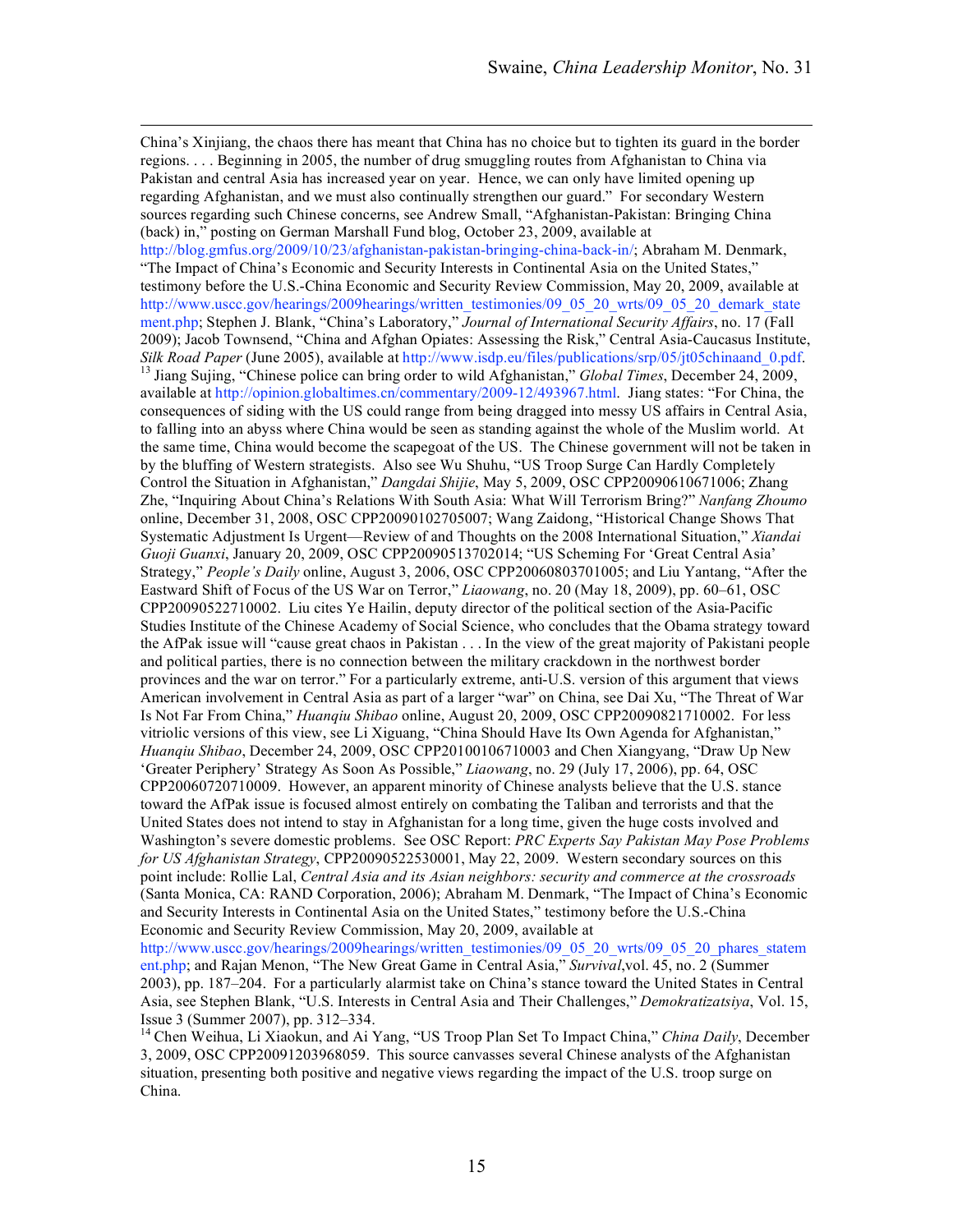<sup>15</sup> See Jiang Sujing, "Chinese police can bring order to wild Afghanistan," *Global Times*, December 24, 2009, available at http://opinion.globaltimes.cn/commentary/2009-12/493967.html; and "A Dangerous World Not Far from Us," *Global Times* editorial, August 21, 2009, OSC CPP20090824722001. This editorial states: "A stable Afghanistan is of crucial interest to China. China should and can play a big role in helping this neighboring country get back on its feet. The Chinese public should also be more aware of the suffering of the Afghan people." For a somewhat similar assessment, see Zhao Huasheng, "The Shanghai Cooperation Organization and the Afghanistan Issue," *Guoji Wenti Yanjiu*, July 13, 2009, pp. 36– 41, 52, OSC CPP20090813671001. For a secondary source discussion of this Chinese viewpoint, see Thomas Adams and Arnav Manchanda, "The dragon in the Hindu Kush: China's interests in Afghanistan," *Globe and Mail*, April 20, 2009; and Abraham M. Denmark, "The Impact of China's Economic and Security Interests in Continental Asia on the United States," testimony before the U.S.-China Economic and Security Review Commission, May 20, 2009, available at [http://www.uscc.gov/hearings/2009he](http://www.uscc.gov/hearings/2009hearings/written_testimonies/09_05_20_wrts/09_05_20_demark_statement.php) [arings/written\\_testimonies/09\\_05\\_20\\_wrts/09\\_05\\_20\\_demark\\_statement.php.](http://www.uscc.gov/hearings/2009hearings/written_testimonies/09_05_20_wrts/09_05_20_demark_statement.php) Denmark describes a significant aspect of the ambivalence of the Chinese position toward U.S. involvement in the AfPak issue quite succinctly: "Chinese strategists are uncomfortable with a large U.S. military presence along China's border, and some analysts have expressed concern that U.S. bases in the region supporting operations in Afghanistan are part of a plot to perpetuate U.S. domination of the region. At the same time, however, the U.S. presence in Afghanistan prevents Al Qaeda from focusing on China and helps suppress Islamist groups along China's periphery." Also see "Having it both ways," *Economist*, November 5, 2009.<br><sup>16</sup> See John W. Garver, "China's South Asian Interests and Policies," remarks for a panel on "China's

Approaches to South Asia and the Former Soviet States" before the U.S.-China Economic and Security Review Commission, July 22, 2005. Garver adds: "U.S. engagement with Pakistan also made development of India-US strategic partnership more difficult, and diffused Indian anger over China's own strong military and nuclear links to Pakistan." Although certainly plausible, this perspective is not confirmed by any of the Chinese commentary examined for this article.

<sup>17</sup> However, many Chinese sources certainly argue, in general terms, that Washington's focus on the war on terrorism has provided Beijing with strategic "breathing space" of sorts. For a recent example, see Tan Furong, "New US 'War on Terror' Chancy for China," *Global Times* online, January 10, 2010, OSC CPP20100114722001.

<sup>18</sup> Gao Zhikai, "Chinese hand can steady an unstable Afghanistan," *Global Times*, December 8, 2009. Gao states: "It is not difficult to conclude that China, which shares a common border with both Afghanistan and Pakistan and enjoys close and strategic relations with Pakistan, is one of the few countries, if not the only one, which can substantively help to make a major difference in the Afghan status quo." The details of

<sup>19</sup> Jamal Afridi, "China-Pakistan Relations," Council on Foreign Relations *Backgrounder*, August 20, 2009. Afridi writes: "With roughly ten thousand Chinese workers engaged in 120 projects in Pakistan, total Chinese investment—which includes heavy engineering, power generation, mining, and telecommunications—was valued at \$4 billion in 2007 and is expected to rise to \$15 billion by 2010." Also see Jiang Wei, "China, Pakistan To Cut Tariffs," *China Daily*, June 29, 2007, OSC CPP20070629968015; Zhu Liyi and Lei Min, "China-Pakistan Free Trade in Services Agreement," Xinhua Asia-Pacific Service, February 23, 2009, OSC CPP20090223172013; Rao Bo, Li Jingchen, "Pakistani President Says Prospect of Economic Cooperation With China Beyond Imagination," Xinhua, February 16, 2009, OSC CPP20090216968238; "Chinese Navy To Attend Joint Military Exercise in Pakistan," Xinhua, February 19, 2009, OSC CPP20090219968225. For other secondary sources on China's military and economic relationship with Pakistan, see Lisa Curtis, "China's Military and Security Relationship with Pakistan," testimony before the U.S.-China Economic and Security Review Commission, May 20, 2009, available at http://www.heritage.org/Research/AsiaandthePacific/tst052609a.cfm; Abraham M. Denmark, "The Impact of China's Economic and Security Interests in Continental Asia on the United States," testimony before the U.S.-China Economic and Security Review Commission, May 20, 2009, available at [http://www.uscc.gov/hearings/2009hearings/written\\_testimonies/09\\_05\\_20\\_wrts/09\\_05\\_20\\_demark\\_state](http://www.uscc.gov/hearings/2009hearings/written_testimonies/09_05_20_wrts/09_05_20_demark_statement.php) [ment.php;](http://www.uscc.gov/hearings/2009hearings/written_testimonies/09_05_20_wrts/09_05_20_demark_statement.php) Andrew Small, "China's Af-Pak Moment," German Marshall Fund Policy Brief, May 20, 2009; John W. Garver, "China's South Asian Interests and Policies," remarks for a panel on "China's Approaches to South Asia and the Former Soviet States" before the U.S.-China Economic and Security Review Commission, July 22, 2005; Thomas Adams and Arnav Manchanda, "The dragon in the Hindu Kush: China's interests in Afghanistan," *Globe and Mail*, April 20, 2009; John Fox and Daniel Korski, "Can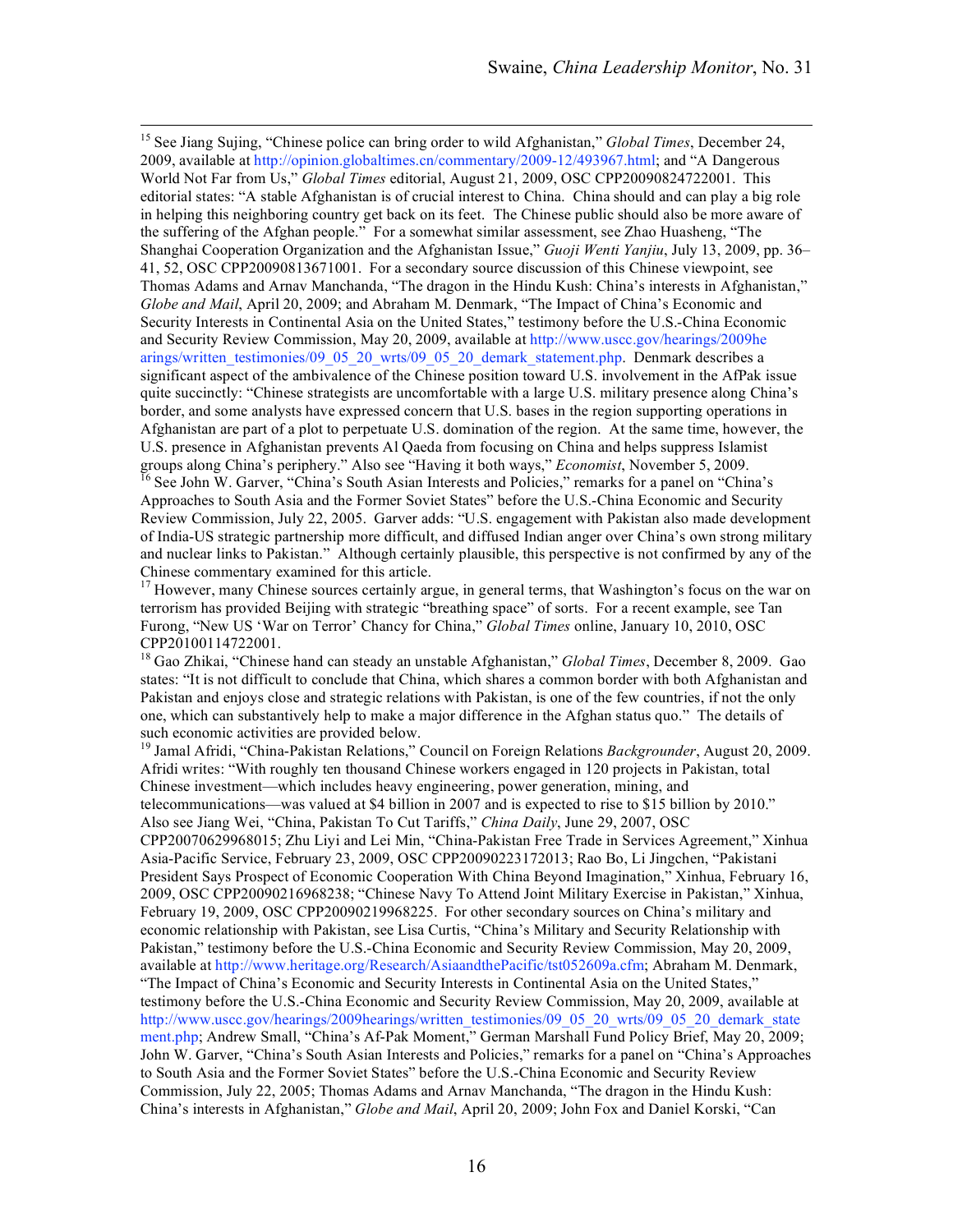China save Afghanistan?" European Council on Foreign Relations, September 29, 2008, available at http://www.ecfr.eu/content/entry/can\_china\_save\_afghanistan/. Although some outside analysts assert that the Gwadar port project is intended to provide the PLA with an intelligence, logistical, and power projection platform into the Indian Ocean and beyond, there is little, if any, hard evidence for such an assertion. The project is more likely designed to facilitate the transmission of oil and gas supplies from the Persian Gulf across land (including Afghanistan) to China's interior provinces, and to provide an ocean port of shipment for materials produced by Chinese entities. The port could be connected with the huge

Aynak copper mine project in Afghanistan, for example (see below).<br><sup>20</sup> In particular, both Beijing and Islamabad conceal many aspects of their military and intelligence relationship, and deny outright any collaboration in the development of Pakistan's nuclear weapons capability. See "Pakistan Rejects US Report on China's Help on Nuclear Plan," *Global Times* online, November 17, 2009, OSC CPP20091117722009. Such denials are dismissed by U.S. officials and many outside analysts, however.

 $21$  Luo Zheng, "Friendship Between China and Pakistan is Higher Than the Mountains and Deeper Than the Oceans—Special Interview With Luo Zhaohui, Chinese Ambassador to Pakistan," *Jiefangjun Bao* online, July 30, 2009, OSC CPP20090731088001; Hao Yalin and Sun Xia, "China Has Always Supported Improvement of Indian-Pakistani Relations," Xinhua Domestic Service, January 22, 2008, OSC CPP20080122074001; Shirley Kan, "U.S.-China Counterterrorism Cooperation: Issues for U.S. Policy," Congressional Research Services, September 11, 2008; Andrew Small, "China's Af-Pak Moment," German Marshall Fund Policy Brief, May 20, 2009.

<sup>22</sup> China's Deputy Foreign Minister Wu Dawei stated in March 2009: "The Chinese side strongly supports the endeavor to combat terrorism in all manifestations. At the same time, we maintain that counterterrorism efforts should be made to address both the symptoms and the root causes, and particularly to avoid civilian casualties. Efforts should be made to eliminate the hotbed of terrorism through peaceful development." See "China Pledges To Continue Supporting Afghanistan," Xinhua, June 12, 2008, OSC CPP20080612968323. For an unofficial Chinese statement of this limited PRC approach to Afghanistan, see Wu Shuhu, "US Troop Surge Can Hardly Completely Control the Situation in Afghanistan," *Dangdai Shijie*, May 5, 2009, OSC CPP20090610671006. Wu states: "The road to peace in Afghanistan is still very long. In these circumstances, China must continue to practice a peaceful foreign policy of acting independently and keeping the initiative in its own hands and of good neighborliness and friendship, must not interfere in Afghan internal affairs, and still less get embroiled in the war there; it must however adopt corresponding countermeasures and be strictly on guard." <sup>23</sup> Gao Zhikai, "Chinese hand can steady an unstable Afghanistan," *Global Times*, December 8, 2009; Sun

Zhuangzhi, "China Cannot Stand Aloof in Afghanistan," *Huanqiu Shibao*, October 21, 2009, OSC CPP20091104710012; "Afghanistan To Boost Economic, Security Ties With China: Afghan Fm," Xinhua, June 10, 2009, OSC CPP20090610968242; "China Pledges 75 Million Dollars in Aid for Afghanistan," Xinhua, March 31, 2009, OSC CPP20090331968259; "China Calls on Int'l Community To Help Afghanistan Maintain Stability," Xinhua, March 31, 2009, OSC CPP20090331968176; "China Offers Fresh 11-Mln-USD Aid To Afghanistan," Xinhua, December 30, 2008, OSC CPP20081230968154; "Full Text of Chinese FM's Remarks at London Conference on Afghanistan," Xinhua, January 28, 2010, OSC

CPP20100128968278. <sup>24</sup> Ben Farmer, "China pumping millions into Afghanistan," *Daily Telegraph*, November 22, 2009, http://www.telegraph.co.uk/news/worldnews/asia/afghanistan/6630574/China-pumping-millions-into-Afghanistan.html. Farmer writes: "Afghanistan recorded government revenues of just \$800 million last year and the World Bank has concluded that mining revenues are the best hope of building a recurring income stream for a war-torn economy blighted by corruption and weak government." Also see Jeremy Page, "Spoils of war go East as Kabul looks for highest bidder," *Times*, November 19, 2009; "Afghanistan: China-Afghan Trade to Boost," *Plus News Pakistan*, November 19, 2009; Abraham M. Denmark, "The Impact of China's Economic and Security Interests in Continental Asia on the United States," testimony before the U.S.-China Economic and Security Review Commission, May 20, 2009, available at [http://www.uscc.gov/hearings/2009hearings/written\\_testimonies/09\\_05\\_20\\_wrts/09\\_05\\_20\\_demark\\_state](http://www.uscc.gov/hearings/2009hearings/written_testimonies/09_05_20_wrts/09_05_20_demark_statement.php) [ment.php;](http://www.uscc.gov/hearings/2009hearings/written_testimonies/09_05_20_wrts/09_05_20_demark_statement.php) John Fox and Daniel Korski, "Can China save Afghanistan?" European Council on Foreign Relations, September 29, 2008, available at http://www.ecfr.eu/content/entry/can\_china\_save\_afghanistan/; Nicklas Norling, "The Emerging China-Afghanistan Relationship," Central Asia-Caucasus Institute *Analyst*, May 14, 2008, available at http://www.cacianalyst.org/?q=node/4858. Many Chinese believe that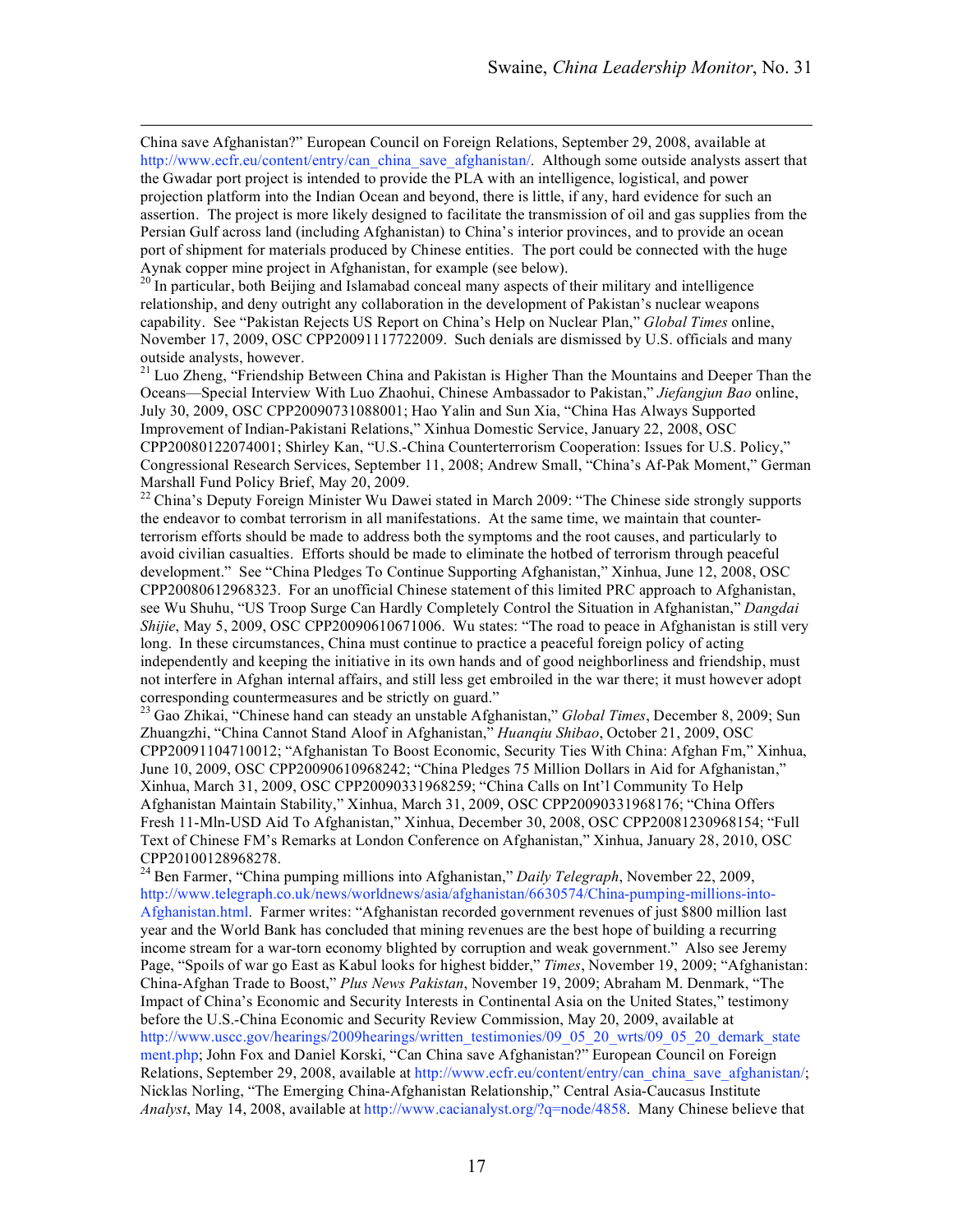"by exploiting Afghanistan's mineral reserves, China can provide thousands of poverty-stricken Afghans with jobs, thus generating tax revenues to help stabilize an already volatile Kabul government." Once up and running, the Aynak copper mine could also provide revenues equal to 40 percent of the Afghan budget. See Li Hongmei, "Who Is Gambling on Afghanistan?" *Renmin Ribao* online, October 15, 2009, OSC CPP20091016787006.

<sup>25</sup> See White House Office of the Press Secretary, "U.S.-China Joint Statement," Beijing, China, November 17, 2009, available at http://www.whitehouse.gov/the-press-office/us-china-joint-statement; Zhang Haizhou, "US Envoy Says China Can Help Afghans," *China Daily*, December 10, 2009, OSC CPP20091210055009; "China calls for more international assistance for Afghanistan," Xinhua, January 6, 2010, OSC CPP20100106364004; "China Calls on Int'l Community To Help Afghanistan Maintain Stability," Xinhua, March 31, 2009, OSC CPP20090331968176; "Chinese Envoy Calls for Continued

Intn'l Aid To Afghanistan," Xinhua, September 23, 2007, OSC CPP20070923968101. <sup>26</sup> Peng Kuang and Zhang Haizhou, "Clearing the Way for Peace," *China Daily*, November 10, 2009; Russell Hsiao, Glen E. Howard, "China Builds Closer Ties to Afghanistan through Wakhan Corridor," China Brief, vol. 10, no.1 (January 7, 2010), available a[t http://www.jamestown.org/single/?no\\_](http://www.jamestown.org/single/?no_cache=1&tx_ttnews[tt_news]=35879&tx_ttnews[backPid]=7&cHash=8aeb0ffe75)

[cache=1&tx\\_ttnews\[tt\\_news\]=35879&tx\\_ttnews\[backPid\]=7&cHash=8aeb0ffe75.](http://www.jamestown.org/single/?no_cache=1&tx_ttnews[tt_news]=35879&tx_ttnews[backPid]=7&cHash=8aeb0ffe75) <sup>27</sup> In March 2009, Foreign Ministry spokesman Qin Gang said: "Except for peacekeeping operations with UN Security Council mandates, China will not send a single soldier abroad." Li Xiaokun, "Nation won't send soldiers to Afghanistan: Official," *China Daily*, March 25, 2009. A more detailed official reply was provided in November 2008. In reply to a reporter's question on the issue of China sending troops to join the International Security Assistance Force [ISAF] in Afghanistan, spokesman Qin Gang said: "China's position on the issue of Afghanistan remains unchanged. Except for the United Nations' [UN] peacekeeping operations approved by the UN Security Council, China has never sent and deployed any troop abroad. Therefore, the so-called issue of China sending troops to join the ISAF in Afghanistan is nonexistent." See "Chinese Foreign Ministry Spokesman Says the So-Called Issue of China Sending Troops To Join the ISAF in Afghanistan Is Nonexistent," Xinhua Domestic Service, November 17, 2008, OSC CPP20081117163008. Also see Li Xiguang, "China Should Have Its Own Agenda for Afghanistan," *Huanqiu Shibao*, December 24, 2009, OSC CPP20100106710003; Chen Weihua, Li Xiaokun, and Ai Yang, "US Troop Plan Set To Impact China," *China Daily*, December 3, 2009, OSC CPP20091203968059; Yu Wanli, "National Reconstruction Is the Only Way Which Can Lead to a Solution to the Afghanistan Issue," *Huanqiu Shibao*, December 28, 2009, OSC CPP20100112710008; Li Daguang, "Sending Troops to Afghanistan Will Cause Trouble for China," *Huanqiu Shibao*, December 8, 2009, OSC CPP20091217710004. Li adds that sending Chinese troops to Afghanistan could also "trigger a new round of 'China threat' clamor," arouse the suspicions of neighboring countries, and result in unnecessary military casualties. For a secondary source on this issue, see Anthony Kuhn, "China Becomes A Player In

Afghanistan's Future," *Morning Edition*, National Public Radio, October 21, 2009, available at http://www.npr.org/templates/story/story.php?storyId=113967842.<br><sup>28</sup> Although we have found no official source that confirms any Chinese attempt to engage in such a trade-

off, several unofficial Chinese sources clearly do so. For example, see Wang Mingye, "There Is No Harm in Using Afghanistan for a Strategic Exchange," *Huanqiu Shibao*, January 5, 2010, OSC

CPP20100112710009. Wang baldly states that "the United States should make concessions over issues like Taiwan, Xinjiang, and Tibet in exchange for China's help over Afghanistan." Also see Gao Zhikai, "Chinese hand can steady an unstable Afghanistan," *Global Times*, December 8, 2009. In discussing what the United States needs to do to extract more significant support from China in Afghanistan, Gao writes: "the US should . . . demonstrate sufficient sensitivity to questions which China considers bear upon its own core interests, including the Taiwan situation." For a hint at a possible link between China's resistance to sending troops to Afghanistan and U.S. arms sales to Taiwan, see *Oriental Horizon* [Dong Fang Shi Kong] news commentary program on CCTV-13, January 9, 2010, OSC CPP20100110072001. This source cites CCTV contributing commentator Ma Xiaolin as stating that the United States and the United Kingdom want to "pass the hot potato that is Afghanistan to China. . . . For China, this is unrealistic . . . The Afghan war is led by the United States and the United Kingdom. Whatever happens to the war, the United States and the United Kingdom should try to solve it themselves, especially given the fact that the United States is ignoring the Chinese Government's opposition and continuing to sell weapons to Taiwan, harming China's core interests."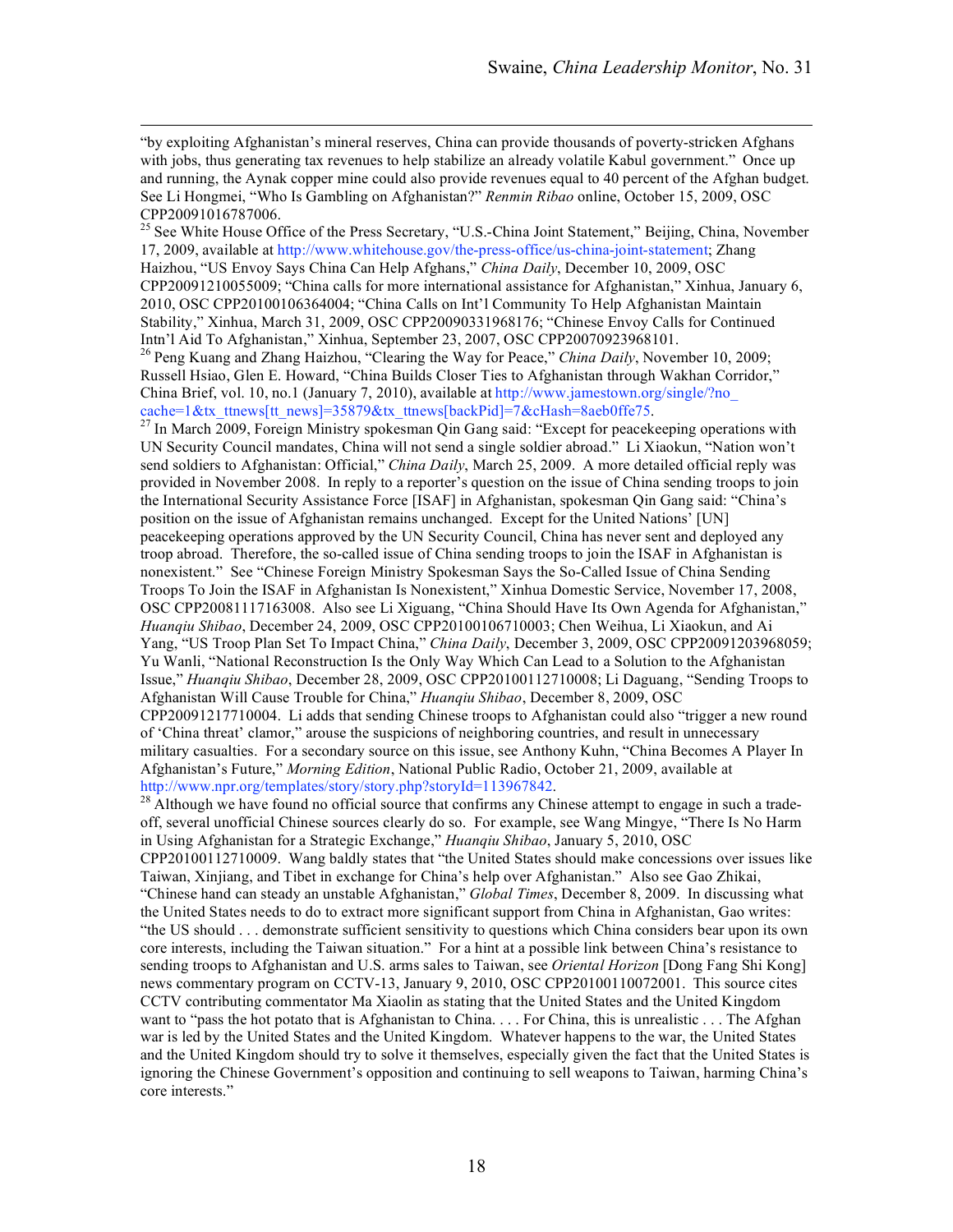<sup>29</sup> For recent Chinese summaries of China's involvement with Central Asia, see Hu Jintao, "Join hands to cope with the international financial crisis, together build a harmonious and beautiful future," speech at the 9th meeting of the Council of the Heads of State of member countries of the Shanghai Cooperation Organization, Yekaterinburg, Russia, June 16, 2009, OSC CPP20090616072006; Hai Yang and Liu Yang, "Role of SCO highlighted at conference on Afghanistan," Xinhua, March 29, 2009. For secondary sources, see Hak Yin Li and Zhengxu Wang, "Assessing China's Influence in Central Asia: A dominant regional power?" University of Nottingham China Policy Institute, Briefing Series, no. 53 (July 2009), available at http://www.nottingham.ac.uk/cpi/documents/briefings/briefing-53-central-asia.pdf; Ablat Khodzhaev, "The Central Asian Policy of the People's Republic of China," *China and Eurasia Forum Quarterly*, Vol. 7, No. 1 (2009), pp. 9–28; Thrassy N. Marketos, "China's Energy Needs and the Shanghai Cooperation Organization in the Post 9/11 Period," Defense Analyses Institute, *Defensor Pacis*, August 17, 2008, available at

http://www.rieas.gr/index.php?option=com\_content&view=article&id=724&catid=25&Itemid=72; and Gaël Raballand and Agnès Andrésy, "Why Should Trade between Central Asia and China Continue to Expand?" *Asia Europe Journal*, 5:2 (June 2007): pp. 235–52.

<sup>30</sup> For a similar assessment, see Nirav Patel and David Capezza, "From Washington to Kabul to Beijing: Assessing Prospects for U.S.-China-Afghanistan Cooperation," *Small Wars Journal*, April 1, 2009, available at http://smallwarsjournal.com/blog/journal/docs-temp/206-patel.pdf. The authors write: "While it may be argued that China is exploiting Coalition efforts to secure the region for its own economic benefit, it must be recognized that Chinese foreign investment in Afghanistan's infrastructure has the potential to further support Coalition efforts and in fact bring stability to the region . . . Combining Chinese long term investments with the current international aid for stabilization and reconstruction efforts provides for a comprehensive short term and long term economic and stabilization strategy." <sup>31</sup> See, for example, "US Scheming For 'Great Central Asia' Strategy," *People's Daily* online, August 3,

2006, OSC CPP20060803701005; and the assessment of China's role within the SCO in assisting Afghanistan in Zhao Huasheng, "The Shanghai Cooperation Organization and the Afghanistan Issue," *Guoji Wenti Yanjiu*, July 13, 2009, pp. 36–41, 52, OSC CPP20090813671001. Zhao states: "China holds the view that external forces each going their own way in accordance with their own interests can only intensify splits in Afghanistan, and advocates that the SCO play a more active role in the Afghan issue. The SCO has already set up a liaison group on the Afghan issue, and it will take more practical steps in the future to give impetus to the country's political stability and economic development."

<sup>32</sup> Joshua Partlow, "Afghan minister accused of taking bribe," *Washington Post*, November 18, 2009. This story states that, according to an unnamed U.S. official familiar with military intelligence reports, the Afghan minister of mines (Mohammad Ibrahim Adel) accepted a roughly \$30 million bribe in late 2007 to award the Aynak copper mine project to a Chinese mining firm. Adel has repeatedly denied the charge and asserted that the Chinese bid—including plans to build a railroad and a 400-megawatt power plant, and to make an \$808 million bonus payment to the Afghan government—far exceeded that of other firms. However, according to another news story, "a new FBI-style major crimes unit, set up with British and US police involvement, is reported to have gathered enough evidence to issue arrest warrants against Mr Adel and another cabinet minister Sediq Chakari, the minister of hajj and Islamic affairs." See Ben Farmer, "China pumping millions into Afghanistan," Daily Telegraph, [http://www.telegraph.co.uk/news/world](http://www.telegraph.co.uk/news/worldnews/asia/afghanistan/6630574/China-pumping-millions-into-Afghanistan.html)

[news/asia/afghanistan/6630574/China-pumping-millions-into-Afghanistan.html,](http://www.telegraph.co.uk/news/worldnews/asia/afghanistan/6630574/China-pumping-millions-into-Afghanistan.html) November 22, 2009.<br><sup>33</sup> Jeremy Page, "Spoils of war go East as Kabul looks for highest bidder," *Times*, November 19, 2009.<br><sup>34</sup> Abraham M. Denmar the United States," testimony before the U.S.-China Economic and Security Review Commission, May 20, 2009, available at [http://www.uscc.gov/hearings/2009hearings/written\\_testimonies/09\\_05\\_20\\_wrts/09\\_](http://www.uscc.gov/hearings/2009hearings/written_testimonies/09_05_20_wrts/09_05_20_demark_statement.php) [05\\_20\\_demark\\_statement.php.](http://www.uscc.gov/hearings/2009hearings/written_testimonies/09_05_20_wrts/09_05_20_demark_statement.php) 35 See in particular Li Hongmei, "Who Is Gambling on Afghanistan?" *Renmin Ribao* online, October 15,

2009, OSC CPP20091016787006. Li writes: "By exploiting Afghanistan's mineral reserves, China can . . . help stabilize an already volatile Kabul government. This also echoed America's global strategy—creating a relatively stable Afghanistan which will cease to be a haven for extremists." Also see Robert D. Kaplan, "Beijing's Afghan Gamble," *New York Times*, October 7, 2009. Kaplan agrees that U.S. and Chinese interests largely converge in Afghanistan. However, he also argues that "while America is sacrificing its blood and treasure, the Chinese will reap the benefits. . . . if America defeats Al Qaeda and the irreconcilable elements of the Taliban, China's geopolitical position will be enhanced." This is another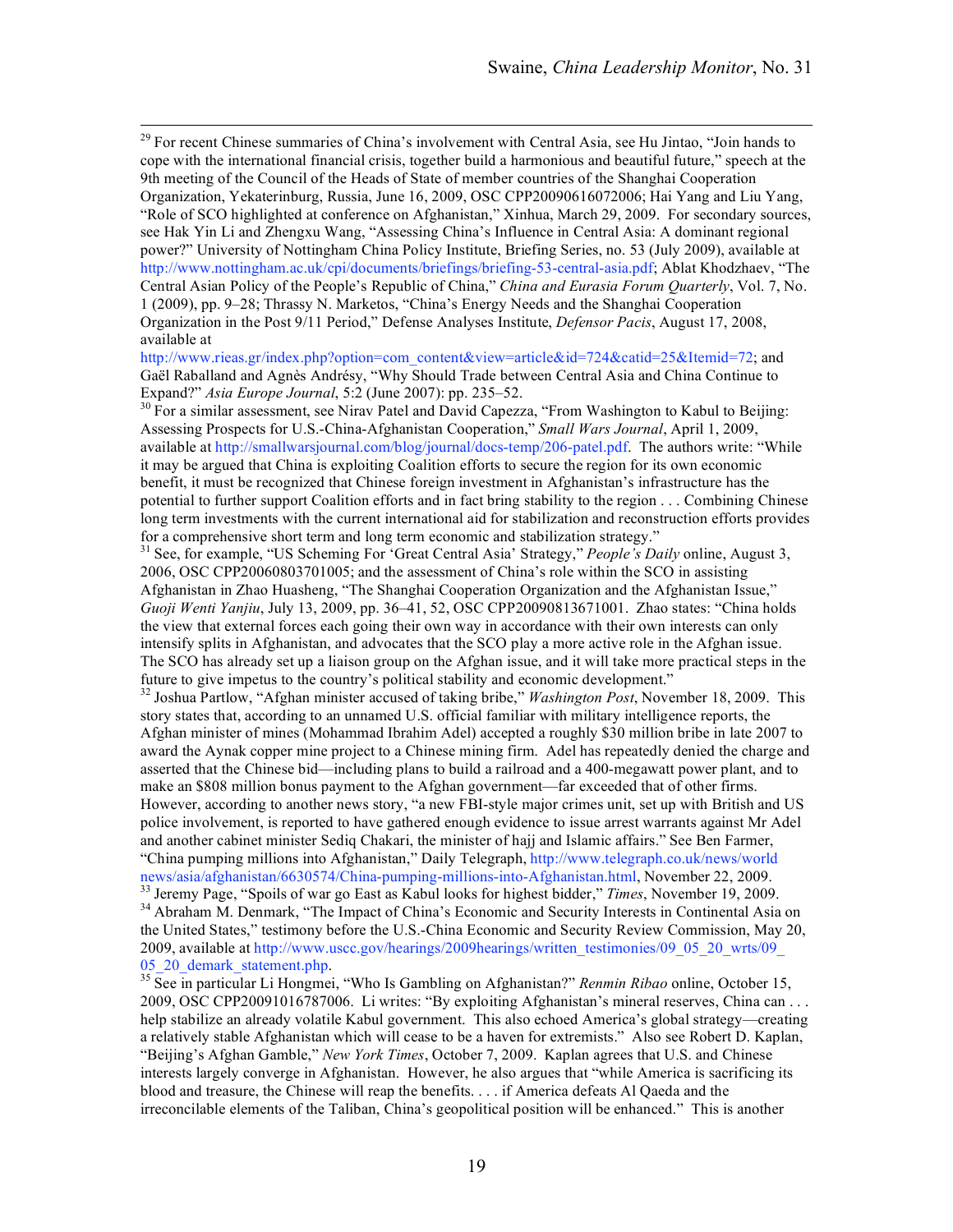version of the "free-riding" argument. And the *Economist* adds: "for all China's sneering at America's military efforts in Afghanistan, China offers no alternative." Moreover, agreeing with Kaplan, the author states: "In Afghanistan China grumbles but lets America guard its economic interests. There's little unusual in that: rising powers have always hitched a ride on the back of declining ones." "Having it both ways," *Economist*, November 5, 2009.<br><sup>36</sup> This sentiment is found among analysts in the U.S. government (and especially the Pentagon), and

reflected in Western commentary. For a recent example of the latter, see Myra MacDonald, "Analysis: India-China rivalry complicates Pakistan picture," Reuters, December 10, 2009. 37 Yin Jiwu, "Afghanistan Is Not China's Battlefield," *Huanqiu Shibao*, December 18, 2009, OSC

CPP20100106710001.

<sup>38</sup> Peng Kuang and Zhang Haizhou, "Clearing the Way for Peace," *China Daily*, November 10, 2009. The authors write: "as the war gets increasingly complex for the US and NATO-led International Security Assistance Force, communities from across the globe have called for more involvement from China." Also see Li Xiguang, "China Should Have Its Own Agenda for Afghanistan," *Huanqiu Shibao*, December 24,

<sup>39</sup> See, for example, Liu Xiao," China Can Make Arrangements for the Future by Sending Troops to Afghanistan," *Huanqiu Shibao*, December 8, 2009, OSC CPP20091217710003; Li Daguang, "China should not get sucked into Afghan quagmire," *Global Times*, December 8, 2009; Zhang Xiaodong, "How Could China Break Through the Geopolitical 'Encirclement?'" *Xiandai Guoji Guanxi*, May 20, 2008, OSC CPP20080723508003. Zhang states: "The greater Middle East has always been a place where the powers maneuver among various states, and strengthening China's ability and means to participate in the region's affairs will not only help regional balance and stability but also help to establish China's image as a responsible power." Ma Chao, "Building a Golden Crescent To Fight Terror," *China Daily*, October 22, 2009, OSC CPP20091022968076; Sun Zhuangzhi, "China Cannot Stand Aloof in Afghanistan," *Huanqiu Shibao*, October 21, 2009, OSC CPP20091104710012; Jiang Sujing, "Chinese police can bring order to wild Afghanistan," *Global Times*, December 24, 2009, available at [http://opinion.globaltimes.cn/](http://opinion.globaltimes.cn/commentary/2009-12/493967.html) [commentary/2009-12/493967.html;](http://opinion.globaltimes.cn/commentary/2009-12/493967.html) "A Dangerous World Not Far from Us," *Global Times* editorial, August 21, 2009, OSC CPP20090824722001; "US Scheming For 'Great Central Asia' Strategy," *People's Daily* online, August 3, 2006, OSC CPP20060803701005; Gao Zhikai, "Chinese hand can steady an unstable Afghanistan," *Global Times*, December 8, 2009; Wang Lian, "On Talibanization of Pakistan's Tribal Areas," *Guoji Zhengzhi Yanjiu*, April 10, 2009, pp. 112–135, OSC CPP20091001671003; and Zhang Zhe, "Inquiring About China's Relations With South Asia: What Will Terrorism Bring?" *Nanfang Zhoumo*

<sup>40</sup> See, for example, "China Should Act as Regional Stabilizer," *Global Times* editorial, October 20, 2009, OSC CPP20091020722002. However, the editorial states that China is currently ill-prepared to take on such an activist role, and thus calls for "a public debate on China's strategy regarding surrounding areas and how it can better help stabilize neighboring countries."

<sup>41</sup> For the clearest proponent of this view, see Liu Xiao," China Can Make Arrangements for the Future by Sending Troops to Afghanistan," *Huanqiu Shibao*, December 8, 2009, OSC CPP20091217710003. Liu argues that such troops should consist primarily of "non-combat units and a small number of protective combat forces." Also see Yin Jiwu, "Afghanistan Is Not China's Battlefield," *Huanqiu Shibao*, December 18, 2009, OSC CPP20100106710001.

 $^{42}$  For those sources that address (and reject) the possibility of a future deployment of PLA forces, see Li Daguang, "China should not get sucked into Afghan quagmire," *Global Times*, December 8, 2009, and the Chinese version of the same article, with somewhat stronger rhetoric: Li Daguang, "Sending Troops to Afghanistan Will Cause Trouble for China," *Huanqiu Shibao*, December 8, 2009, OSC

CPP20091217710004; Russell Hsiao and Glen E. Howard, "China Builds Closer Ties to Afghanistan through Wakhan Corridor," *China Brief*, vol. 10, issue 1 (January 7, 2010). Geoff Dyer, "Obama to press China on Afghanistan," *Financial Times*, November 12, 2009; Wu Shuhu, "US Troop Surge Can Hardly Completely Control the Situation in Afghanistan," *Dangdai Shijie*, May 5, 2009, OSC

CPP20090610671006; Yu Wanli, "National Reconstruction Is the Only Way Which Can Lead to a Solution to the Afghanistan Issue," *Huanqiu Shibao*, December 28, 2009, OSC CPP20100112710008; and Yin Jiwu, "Afghanistan Is Not China's Battlefield," *Huanqiu Shibao*, December 18, 2009, OSC

CPP20100106710001. Yin supports his opposition to sending Chinese troops with the contrarian view that China's core interests are not engaged in Afghanistan.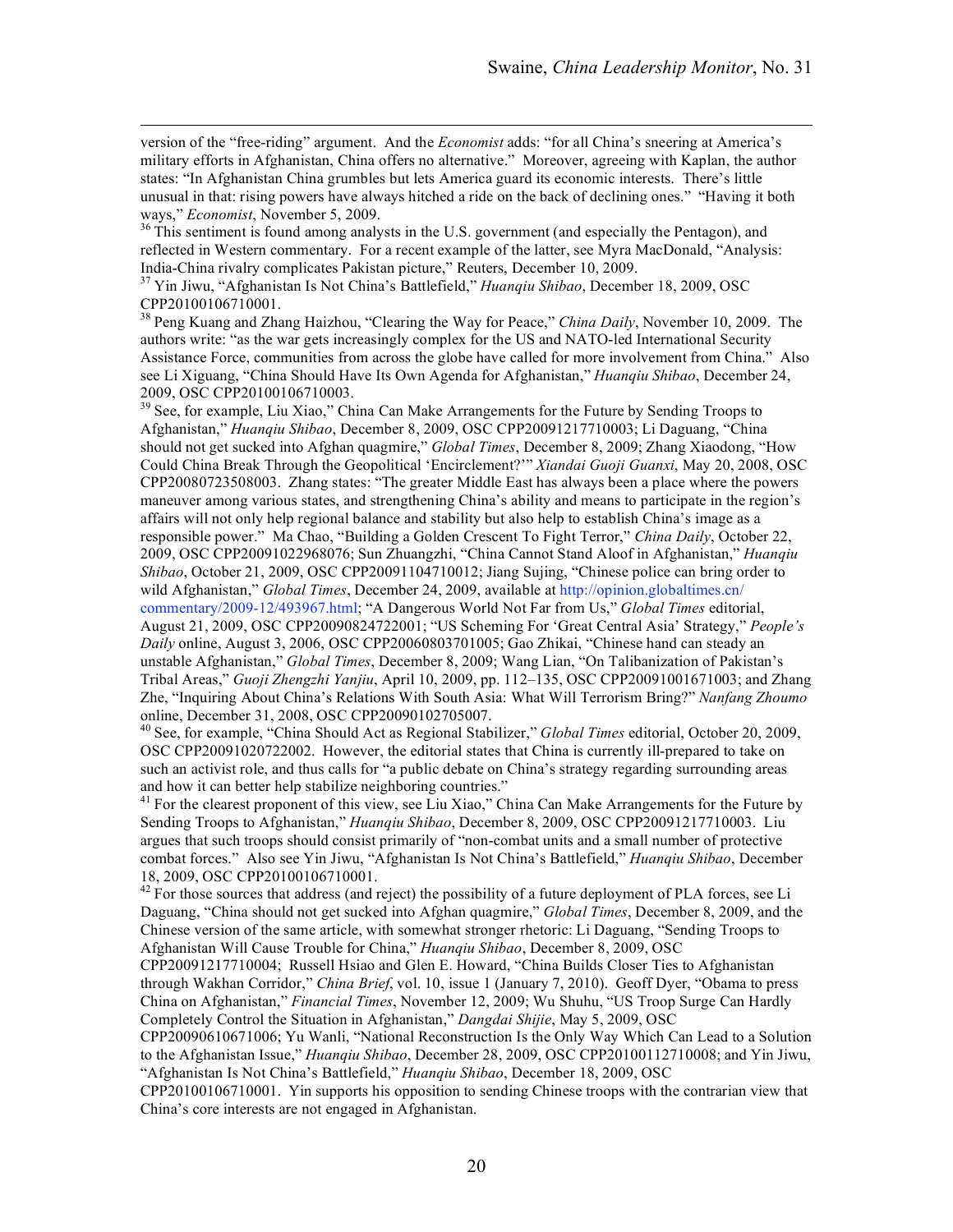43 See Chen Weihua, Li Xiaokun, and Ai Yang, "US Troop Plan Set To Impact China," *China Daily*, December 3, 2009, OSC CPP20091203968059; and Jiang Sujing, "Chinese police can bring order to wild Afghanistan," *Global Times*, December 24, 2009, available at [http://opinion.globaltimes.cn/commentary/](http://opinion.globaltimes.cn/commentary/2009-12/493967.html) [2009-12/493967.html](http://opinion.globaltimes.cn/commentary/2009-12/493967.html). Jiang writes: "This is the best timing [*sic*] for China to exert international responsibility and improve its national image. Sending police to Afghanistan both improves China's reputation as a reliable global power and makes a substantive contribution to the peace of the surrounding areas. Sending forces in this way will be dangerous, to be sure, and even full of strategic risks for a country. However, a rising power must be prepared to take risks, and have the ability to do so." For a similar summary of these three points of view on the deployment of Chinese forces to Afghanistan, see C.<br>Raja Mohan, "Great Game: How China Can Help Afghanistan," *Indian Express* online, January 2, 2010. Raja Mohan, "Great Game: How China Can Help Afghanistan," *Indian Express* online, January 2, 2010. <sup>44</sup> Li Xiguang, "China Should Have Its Own Agenda for Afghanistan," *Huanqiu Shibao*, December 24, 2009, OSC CPP20100106710003; Sun Zhuangzhi, "China Cannot Stand Aloof in Afghanistan," *Huanqiu Shibao*, October 21, 2009, OSC CPP20091104710012; Gao Zhikai, "Chinese hand can steady an unstable Afghanistan," *Global Times*, December 8, 2009. Gao writes: "China not only has vast resources at its disposal but also has the advantage of proximity and effective delivery capabilities directly into Afghanistan." Also see "China calls for more international assistance for Afghanistan," Xinhua, January 6, 2010, OSC CPP20100106364004; "China Calls on Int'l Community To Help Afghanistan Maintain Stability," Xinhua, March 31, 2009, OSC CPP20090331968176; Rong Ying, "The Afghanistan Issue and Western China's Regional Security," *Dangdai Yatai*, January 20, 2009, OSC CPP20090505671007; and "Chinese Envoy Calls for Continued Intn'l Aid To Afghanistan," Xinhua, September 23, 2007, OSC CPP20070923968101; "China To Provide 30-Mln-Yuan Worth Humanitarian Relief Materials To Pakistan: Official," Xinhua, May 26, 2009, OSC CPP20090526968201; and Zhang Haizhou, "US Envoy Says China Can Help Afghans," *China Daily*, December 10, 2009, OSC CPP20091210055009. This source states: "Jiang Yu, the ministry's spokeswoman, said China, as a friendly neighbor of Afghanistan and Pakistan, has offered help 'within its might' to help both countries achieve 'peace, stability, development, and progress.' 'We wish to work with the international community to further promote efforts to achieve above

goals,' she told *China Daily*." 45 For example, see Sun Zhuangzhi, "China May Get Involved in Afghanistan Through SCO," *Huanqiu Shibao*, January 7, 2010, OSC CPP20100115710004; and Zhao Huasheng, "The Shanghai Cooperation Organization and the Afghanistan Issue," *Guoji Wenti Yanjiu*, July 13, 2009, pp. 36–41, 52, OSC CPP20090813671001.<br><sup>46</sup> Gao Zhikai, "Chinese hand can steady an unstable Afghanistan," *Global Times*, December 8, 2009.

<sup>47</sup> See, for example, several of the sources cited above regarding China's interests in Pakistan, especially Zhang Zhe, "Inquiring About China's Relations With South Asia: What Will Terrorism Bring?" *Nanfang Zhoumo* online, December 31, 2008, OSC CPP20090102705007; Liu Yantang, "After the Eastward Shift of Focus of the US War on Terror," *Liaowang*, no. 20 (May 18, 2009), pp. 60–61, OSC CPP20090522710002; Wang Zaidong, "Historical Change Shows That Systematic Adjustment Is Urgent: Review of and Thoughts on the 2008 International Situation," *Xiandai Guoji Guanxi*, January 20, 2009, OSC CPP20090513702014; OSC Report: *PRC Experts Say Pakistan May Pose Problems for US Afghanistan Strategy*,

CPP20090522530001, May 22, 2009; Hao Yalin and Sun Xia, "China Has Always Supported Improvement of Indian-Pakistani Relations," Xinhua Domestic Service, January 22, 2008, OSC CPP20080122074001. Also see "JFJB Article on US Decision To Send More Troops to Afghanistan," *Jiefangjun Bao* online, December 16, 2009, OSC CPP20091216710001; Yang Ziyan, "New Afghan Strategy Looks Wonderful,"

*Renmin Ribao* (overseas edition) online, December 5, 2009, OSC CPP20091205706022.<br><sup>48</sup> The avoidance of public Chinese discussions of PRC policy toward Pakistan might also reflect a basic uncertainty over how to address the crisis in that country after the replacement of the widely admired Musharraf military-led regime with the decidedly less admired civilian Zardari regime. See Andrew Small, "China's Af-Pak Moment," German Marshall Fund Policy Brief, May 20, 2009. 49 See, for example, Wang Lian, "On Talibanization of Pakistan's Tribal Areas," *Guoji Zhengzhi Yanjiu*,

April 10, 2009, pp. 112–135, OSC CPP20091001671003. Wan focuses on the two-fold threat to China presented by the Talibanization of Pakistan's tribal areas: terrorist attacks on Chinese living and working in Pakistan; and the spread of radical elements into nearby Xinjiang.

<sup>50</sup> See, for example, an article by Ni Lexiong, professor at the Department of Politics of the Shanghai University of Politics and Law, in "Summary: PRC Scholar: Obama Is Wise In Decision On Afghanistan Reinforcements," *Nanfang Dushi Bao* online, December 9, 2009, OSC CPP20091209706001; Li Li,